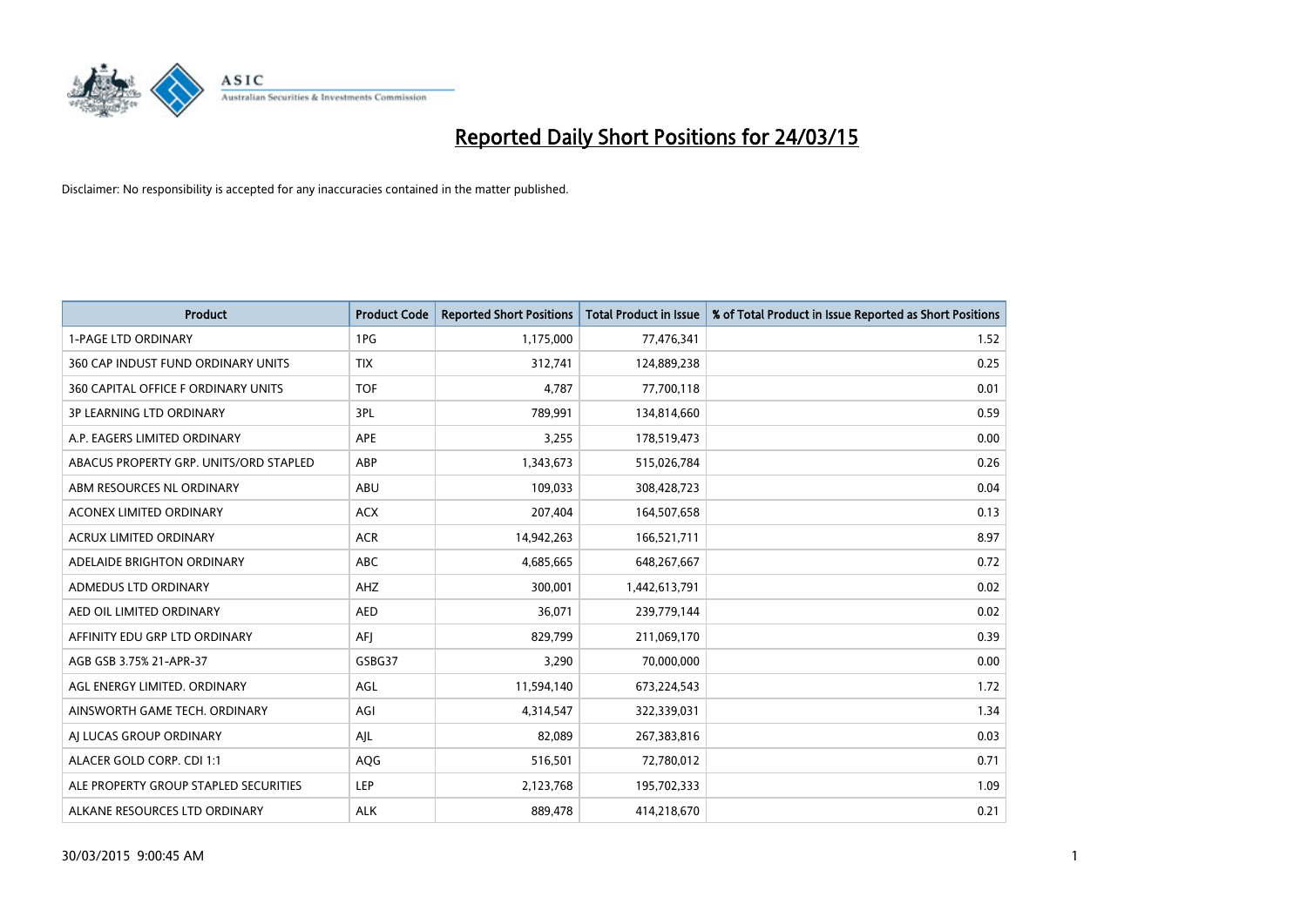

| <b>Product</b>                          | <b>Product Code</b> | <b>Reported Short Positions</b> | <b>Total Product in Issue</b> | % of Total Product in Issue Reported as Short Positions |
|-----------------------------------------|---------------------|---------------------------------|-------------------------------|---------------------------------------------------------|
| <b>ALLIANCE AVIATION ORDINARY</b>       | AQZ                 | 2,897                           | 106,429,638                   | 0.00                                                    |
| ALLIANCE RESOURCES ORDINARY             | AGS                 | $\overline{2}$                  | 400,816,419                   | 0.00                                                    |
| ALS LTD ORDINARY                        | <b>ALQ</b>          | 32,973,133                      | 407,246,306                   | 8.10                                                    |
| ALTIUM LIMITED ORDINARY                 | <b>ALU</b>          | 484,625                         | 129,272,762                   | 0.37                                                    |
| ALUMINA LIMITED ORDINARY                | <b>AWC</b>          | 16,314,974                      | 2,806,225,615                 | 0.58                                                    |
| AMALGAMATED HOLDINGS ORDINARY           | AHD                 | 5,666                           | 157,983,073                   | 0.00                                                    |
| AMCOM TELECOMM. ORDINARY                | AMM                 | 5,007,211                       | 266,399,148                   | 1.88                                                    |
| AMCOR LIMITED ORDINARY                  | AMC                 | 4,888,548                       | 1,206,684,923                 | 0.41                                                    |
| AMP LIMITED ORDINARY                    | AMP                 | 8,158,161                       | 2,957,737,964                 | 0.28                                                    |
| ANSELL LIMITED ORDINARY                 | <b>ANN</b>          | 3,281,979                       | 153,139,924                   | 2.14                                                    |
| ANTARES ENERGY LTD ORDINARY             | <b>AZZ</b>          | 307,931                         | 241,500,000                   | 0.13                                                    |
| ANZ BANKING GRP LTD ORDINARY            | ANZ                 | 23,196,580                      | 2,765,980,222                 | 0.84                                                    |
| APA GROUP STAPLED SECURITIES            | APA                 | 8,346,514                       | 1,114,307,369                 | 0.75                                                    |
| APN NEWS & MEDIA ORDINARY               | <b>APN</b>          | 214,898                         | 1,029,041,356                 | 0.02                                                    |
| APN OUTDOOR GRP ORDINARY                | <b>APO</b>          | 206,345                         | 166,614,509                   | 0.12                                                    |
| AQUARIUS PLATINUM. ORDINARY             | AQP                 | 2,806,534                       | 1,502,695,183                 | 0.19                                                    |
| ARAFURA RESOURCE LTD ORDINARY           | ARU                 | 2,000                           | 441,270,644                   | 0.00                                                    |
| ARB CORPORATION ORDINARY                | ARP                 | 864,192                         | 79,156,214                    | 1.09                                                    |
| ARDENT LEISURE GROUP STAPLED SECURITIES | AAD                 | 8,902,885                       | 442,322,106                   | 2.01                                                    |
| ARENA REIT. STAPLED                     | ARF                 | 458,500                         | 227,574,183                   | 0.20                                                    |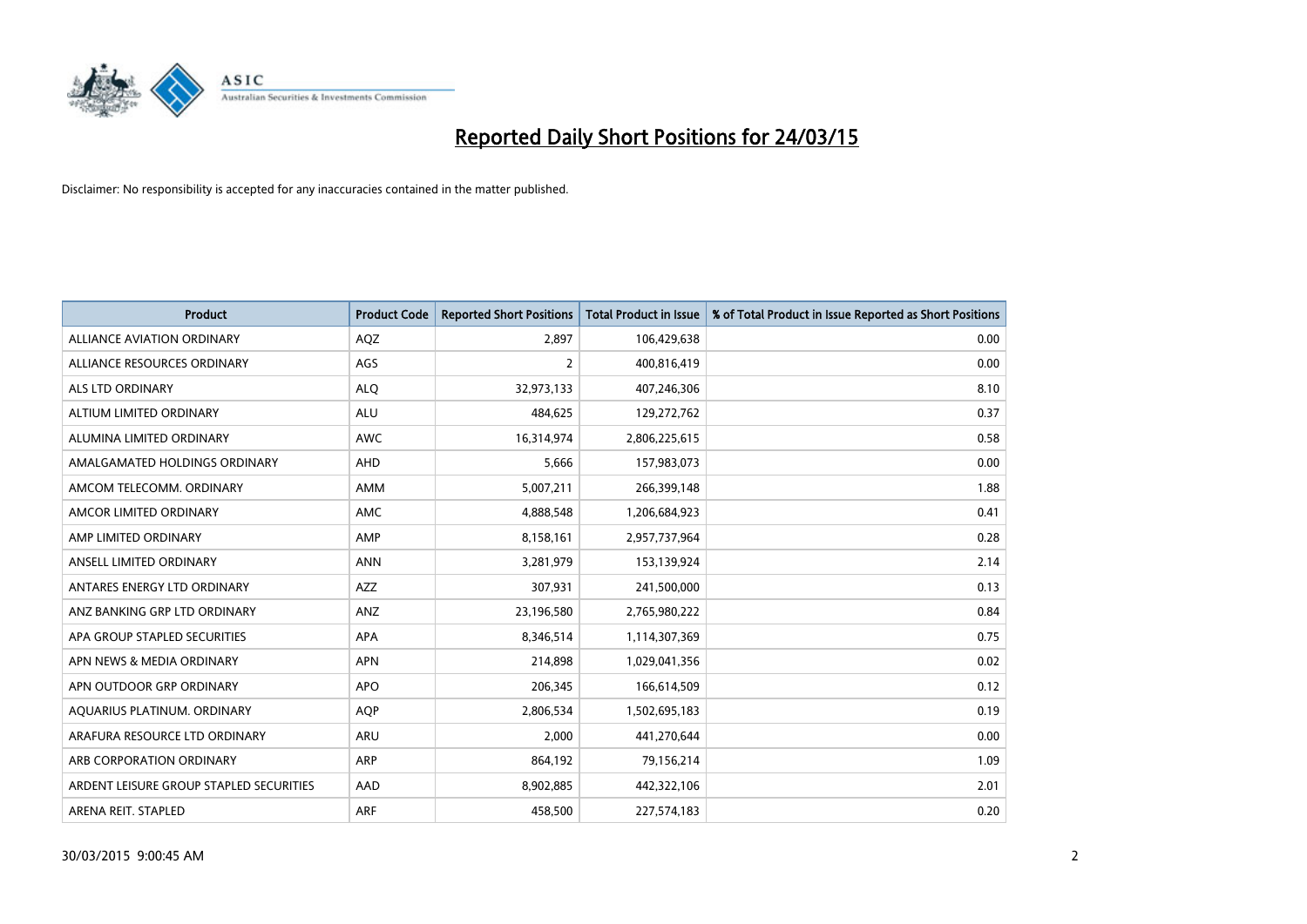

| <b>Product</b>                            | <b>Product Code</b> | <b>Reported Short Positions</b> | <b>Total Product in Issue</b> | % of Total Product in Issue Reported as Short Positions |
|-------------------------------------------|---------------------|---------------------------------|-------------------------------|---------------------------------------------------------|
| ARISTOCRAT LEISURE ORDINARY               | ALL                 | 868,700                         | 633,822,253                   | 0.14                                                    |
| ARRIUM LTD ORDINARY                       | ARI                 | 170,799,404                     | 2,937,293,755                 | 5.81                                                    |
| ASALEO CARE LIMITED ORDINARY              | AHY                 | 6,660,371                       | 603,469,434                   | 1.10                                                    |
| ASCIANO LIMITED ORDINARY                  | <b>AIO</b>          | 6,960,273                       | 975,385,664                   | 0.71                                                    |
| ASHLEY SERVICES GRP ORDINARY              | ASH                 | 498,972                         | 150,000,000                   | 0.33                                                    |
| ASPEN GROUP ORD/UNITS STAPLED             | <b>APZ</b>          | 33,535                          | 113,183,450                   | 0.03                                                    |
| ASPIRE MINING LTD ORDINARY                | AKM                 | 1,000,001                       | 703,463,306                   | 0.14                                                    |
| ASTRO JAP PROP GROUP STAPLED US PROHIBIT. | AJA                 | 115,498                         | 65,831,017                    | 0.18                                                    |
| ASX LIMITED ORDINARY                      | ASX                 | 4,649,777                       | 193,595,162                   | 2.40                                                    |
| ATLAS IRON LIMITED ORDINARY               | AGO                 | 93,139,451                      | 919,475,619                   | 10.13                                                   |
| AUCKLAND INTERNATION ORDINARY             | AIA                 | 110,084                         | 1,190,484,097                 | 0.01                                                    |
| AURELIA METALS LTD ORDINARY               | AMI                 | 980                             | 387,295,188                   | 0.00                                                    |
| AURIZON HOLDINGS LTD ORDINARY             | AZJ                 | 6,067,643                       | 2,123,934,162                 | 0.29                                                    |
| AUSDRILL LIMITED ORDINARY                 | ASL                 | 17,545,163                      | 312,277,224                   | 5.62                                                    |
| AUSENCO LIMITED ORDINARY                  | AAX                 | 409,665                         | 168,449,799                   | 0.24                                                    |
| AUSNET SERVICES STAPLED SECURITIES        | AST                 | 35,571,584                      | 3,466,913,009                 | 1.03                                                    |
| AUST CAREERS NETWORK ORDINARY             | <b>ACO</b>          | 500,000                         | 83,748,775                    | 0.60                                                    |
| AUST INDUSTRIAL REIT UNIT                 | ANI                 | 41,020                          | 96,288,031                    | 0.04                                                    |
| AUST VINTAGE LTD ORDINARY                 | <b>AVG</b>          | 100,001                         | 232,141,382                   | 0.04                                                    |
| AUSTAL LIMITED ORDINARY                   | ASB                 | 266,408                         | 346,865,169                   | 0.08                                                    |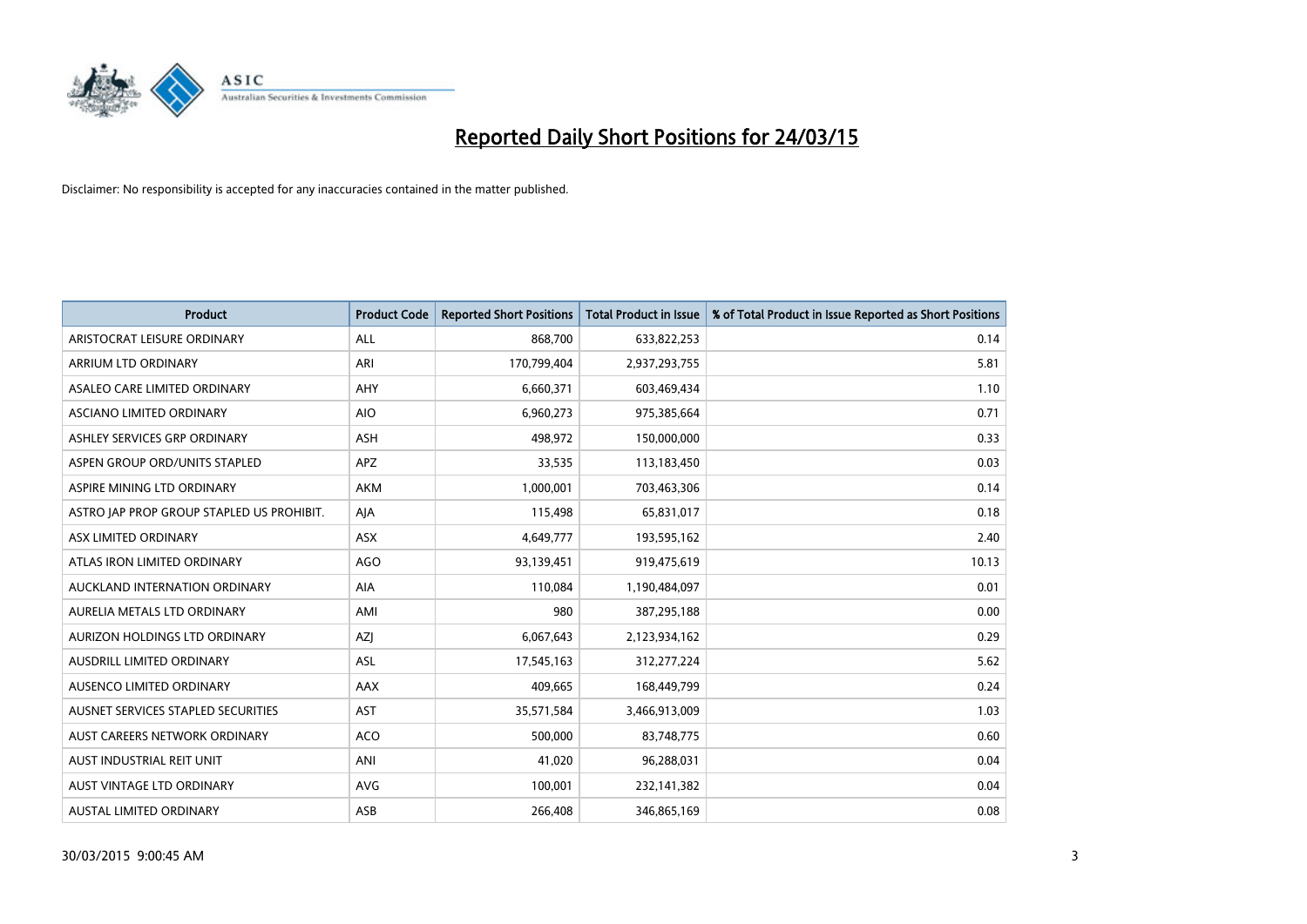

| <b>Product</b>                      | <b>Product Code</b> | <b>Reported Short Positions</b> | <b>Total Product in Issue</b> | % of Total Product in Issue Reported as Short Positions |
|-------------------------------------|---------------------|---------------------------------|-------------------------------|---------------------------------------------------------|
| AUSTBROKERS HOLDINGS ORDINARY       | <b>AUB</b>          | 106,857                         | 61,740,597                    | 0.17                                                    |
| AUSTEX OIL LIMITED ORDINARY         | <b>AOK</b>          | 62,000                          | 558,571,402                   | 0.01                                                    |
| AUSTIN ENGINEERING ORDINARY         | ANG                 | 391,662                         | 84,274,004                    | 0.46                                                    |
| AUSTIN EXPLORATION ORDINARY         | <b>AKK</b>          | 6,584,383                       | 332,607,790                   | 1.98                                                    |
| AUSTRALIAN AGRICULT, ORDINARY       | AAC                 | 6,718,893                       | 532,824,721                   | 1.26                                                    |
| AUSTRALIAN PHARM, ORDINARY          | API                 | 4,306,896                       | 488,115,883                   | 0.88                                                    |
| AUTOMOTIVE HOLDINGS ORDINARY        | AHE                 | 2,326,921                       | 306,437,941                   | 0.76                                                    |
| AVANCO RESOURCES LTD ORDINARY       | AVB                 | $\mathbf{1}$                    | 1,661,675,855                 | 0.00                                                    |
| AVEO GROUP STAPLED SECURITIES       | <b>AOG</b>          | 589,115                         | 499,484,314                   | 0.12                                                    |
| AWE LIMITED ORDINARY                | <b>AWE</b>          | 33,065,311                      | 525,861,050                   | 6.29                                                    |
| AZONTO PET LTD ORDINARY             | APY                 |                                 | 1,159,375,100                 | 0.00                                                    |
| AZUMAH RESOURCES ORDINARY           | AZM                 | $\mathbf{1}$                    | 393,850,639                   | 0.00                                                    |
| <b>BANDANNA ENERGY ORDINARY</b>     | <b>BND</b>          | 17,540,654                      | 528,481,199                   | 3.32                                                    |
| BANK OF QUEENSLAND. ORDINARY        | <b>BOO</b>          | 5,422,390                       | 366,982,047                   | 1.48                                                    |
| <b>BASE RES LIMITED ORDINARY</b>    | <b>BSE</b>          | 335,868                         | 563,902,771                   | 0.06                                                    |
| <b>BATHURST RES LTD. ORDINARY</b>   | <b>BRL</b>          | 207,998                         | 947,828,434                   | 0.02                                                    |
| BC IRON LIMITED ORDINARY            | <b>BCI</b>          | 11,990,931                      | 196,196,992                   | 6.11                                                    |
| BEACH ENERGY LIMITED ORDINARY       | <b>BPT</b>          | 47,633,465                      | 1,297,496,886                 | 3.67                                                    |
| <b>BEACON LIGHTING GRP ORDINARY</b> | <b>BLX</b>          | 1,000                           | 215,075,927                   | 0.00                                                    |
| BEADELL RESOURCE LTD ORDINARY       | <b>BDR</b>          | 33,719,473                      | 798,657,280                   | 4.22                                                    |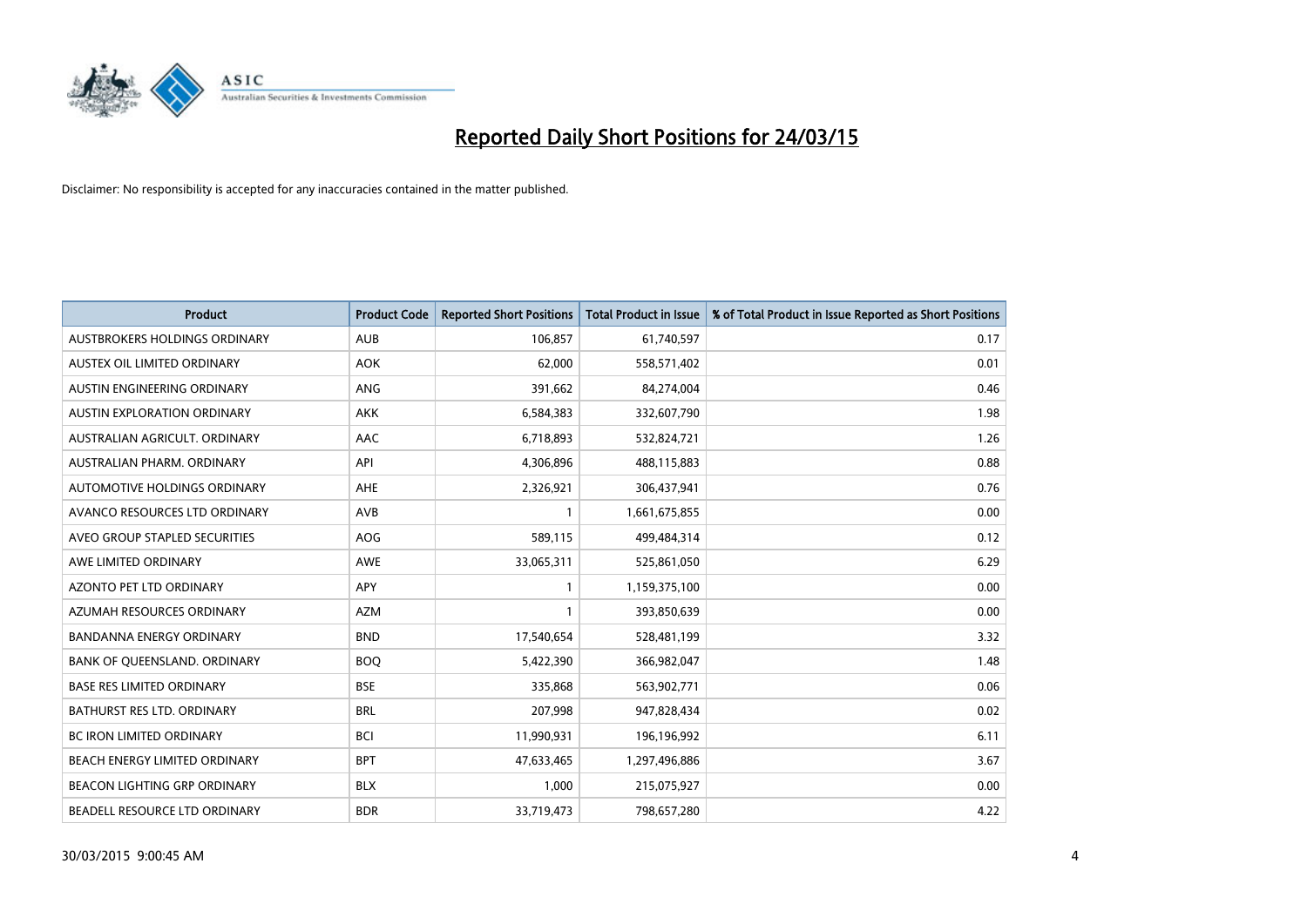

| <b>Product</b>                       | <b>Product Code</b> | <b>Reported Short Positions</b> | <b>Total Product in Issue</b> | % of Total Product in Issue Reported as Short Positions |
|--------------------------------------|---------------------|---------------------------------|-------------------------------|---------------------------------------------------------|
| <b>BEGA CHEESE LTD ORDINARY</b>      | <b>BGA</b>          | 3,495,140                       | 152,602,945                   | 2.29                                                    |
| BENDIGO AND ADELAIDE ORDINARY        | <b>BEN</b>          | 15, 151, 270                    | 450,953,890                   | 3.36                                                    |
| BERKELEY RESOURCES ORDINARY          | <b>BKY</b>          | 45,900                          | 180,361,323                   | 0.03                                                    |
| BHP BILLITON LIMITED ORDINARY        | <b>BHP</b>          | 7,245,358                       | 3,211,691,105                 | 0.23                                                    |
| <b>BIGAIR GROUP LIMITED ORDINARY</b> | <b>BGL</b>          | 9,750                           | 174,826,438                   | 0.01                                                    |
| <b>BILLABONG ORDINARY</b>            | <b>BBG</b>          | 8,393,834                       | 990,370,034                   | 0.85                                                    |
| <b>BIONOMICS LIMITED ORDINARY</b>    | <b>BNO</b>          | 25,362                          | 417,751,687                   | 0.01                                                    |
| <b>BLACKHAM RESOURCES ORDINARY</b>   | <b>BLK</b>          | 1,688,683                       | 178,162,680                   | 0.95                                                    |
| <b>BLUE ENERGY LIMITED ORDINARY</b>  | <b>BUL</b>          | 50,000                          | 1,140,993,237                 | 0.00                                                    |
| <b>BLUESCOPE STEEL LTD ORDINARY</b>  | <b>BSL</b>          | 3,979,885                       | 565,225,282                   | 0.70                                                    |
| <b>BOART LONGYEAR ORDINARY</b>       | <b>BLY</b>          | 11,115,001                      | 930,864,944                   | 1.19                                                    |
| <b>BORA BORA RESOURCES ORDINARY</b>  | <b>BBR</b>          | 247,808                         | 35,970,000                    | 0.69                                                    |
| BORAL LIMITED. ORDINARY              | <b>BLD</b>          | 11,557,810                      | 782,736,249                   | 1.48                                                    |
| <b>BRADKEN LIMITED ORDINARY</b>      | <b>BKN</b>          | 6,307,755                       | 171,027,249                   | 3.69                                                    |
| <b>BRAMBLES LIMITED ORDINARY</b>     | <b>BXB</b>          | 11,137,616                      | 1,566,303,366                 | 0.71                                                    |
| <b>BREVILLE GROUP LTD ORDINARY</b>   | <b>BRG</b>          | 3,686,848                       | 130,095,322                   | 2.83                                                    |
| <b>BRICKWORKS LIMITED ORDINARY</b>   | <b>BKW</b>          | 200,309                         | 148,403,478                   | 0.13                                                    |
| BT INVESTMENT MNGMNT ORDINARY        | <b>BTT</b>          | 157,317                         | 292,408,424                   | 0.05                                                    |
| <b>BURSON GROUP LTD ORDINARY</b>     | <b>BAP</b>          | 718,329                         | 163,585,666                   | 0.44                                                    |
| <b>BURU ENERGY ORDINARY</b>          | <b>BRU</b>          | 15,294,009                      | 339,997,078                   | 4.50                                                    |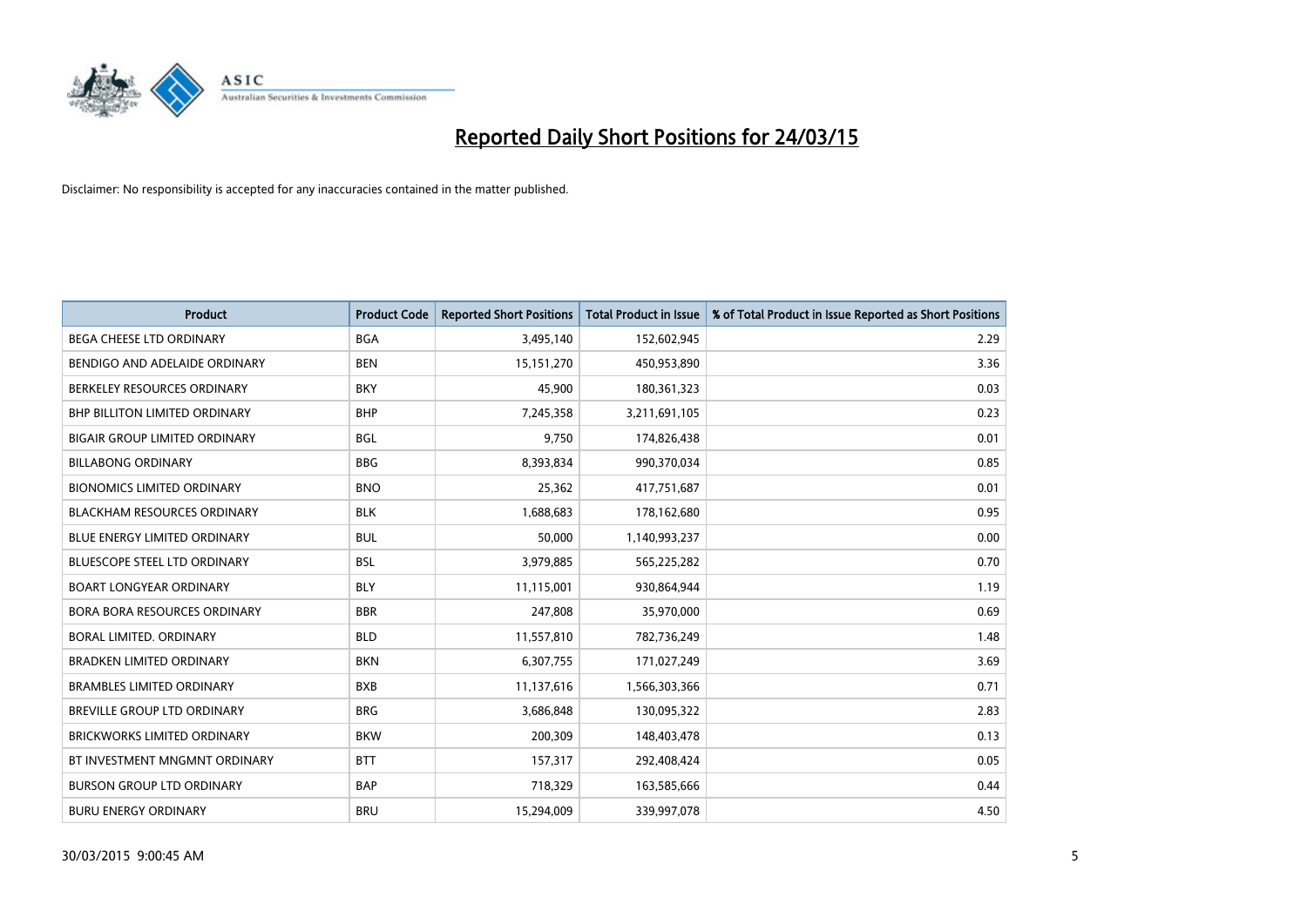

| <b>Product</b>                          | <b>Product Code</b> | <b>Reported Short Positions</b> | <b>Total Product in Issue</b> | % of Total Product in Issue Reported as Short Positions |
|-----------------------------------------|---------------------|---------------------------------|-------------------------------|---------------------------------------------------------|
| <b>BWP TRUST ORDINARY UNITS</b>         | <b>BWP</b>          | 17,583,353                      | 642,383,803                   | 2.74                                                    |
| CABCHARGE AUSTRALIA ORDINARY            | CAB                 | 7,754,015                       | 120,430,683                   | 6.44                                                    |
| <b>CADENCE CAPITAL ORDINARY</b>         | <b>CDM</b>          | 170,000                         | 203,017,317                   | 0.08                                                    |
| CALTEX AUSTRALIA ORDINARY               | <b>CTX</b>          | 952,783                         | 270,000,000                   | 0.35                                                    |
| CAPE LAMBERT RES LTD ORDINARY           | <b>CFE</b>          | 280,137                         | 626,686,586                   | 0.04                                                    |
| <b>CAPITOL HEALTH ORDINARY</b>          | CAJ                 | 1,218,736                       | 522,280,212                   | 0.23                                                    |
| <b>CARDNO LIMITED ORDINARY</b>          | CDD                 | 17,509,218                      | 164,564,684                   | 10.64                                                   |
| CARINDALE PROPERTY UNIT                 | <b>CDP</b>          | 8,823                           | 70,000,000                    | 0.01                                                    |
| CARNARVON PETROLEUM ORDINARY            | <b>CVN</b>          | 2,134,169                       | 988,300,069                   | 0.22                                                    |
| <b>CARNEGIE WAVE ENERGY ORDINARY</b>    | <b>CWE</b>          | 62,500                          | 1,752,762,654                 | 0.00                                                    |
| CARSALES.COM LTD ORDINARY               | <b>CRZ</b>          | 190,518                         | 239,001,759                   | 0.08                                                    |
| CARSALES.COM LTD. ORDINARY              | <b>CAR</b>          | 6,897,730                       | 239,001,759                   | 2.89                                                    |
| CASH CONVERTERS ORDINARY                | CCV                 | 10,185,091                      | 478,876,525                   | 2.13                                                    |
| CEDAR WOODS PROP. ORDINARY              | <b>CWP</b>          | 288,928                         | 78,336,371                    | 0.37                                                    |
| CENTRAL PETROLEUM ORDINARY              | <b>CTP</b>          | 10,999                          | 368,718,957                   | 0.00                                                    |
| CENTURIA METRO REIT STAPLED             | <b>CMA</b>          | 698,404                         | 71,500,158                    | 0.98                                                    |
| CHALLENGER LIMITED ORDINARY             | <b>CGF</b>          | 947,601                         | 569,725,821                   | 0.17                                                    |
| CHANDLER MACLEOD LTD ORDINARY           | <b>CMG</b>          | 25,466                          | 547,985,086                   | 0.00                                                    |
| CHARTER HALL GROUP STAPLED US PROHIBIT. | <b>CHC</b>          | 3,663,199                       | 359,342,032                   | 1.02                                                    |
| <b>CHARTER HALL RETAIL UNITS</b>        | <b>COR</b>          | 11,090,347                      | 375,554,374                   | 2.95                                                    |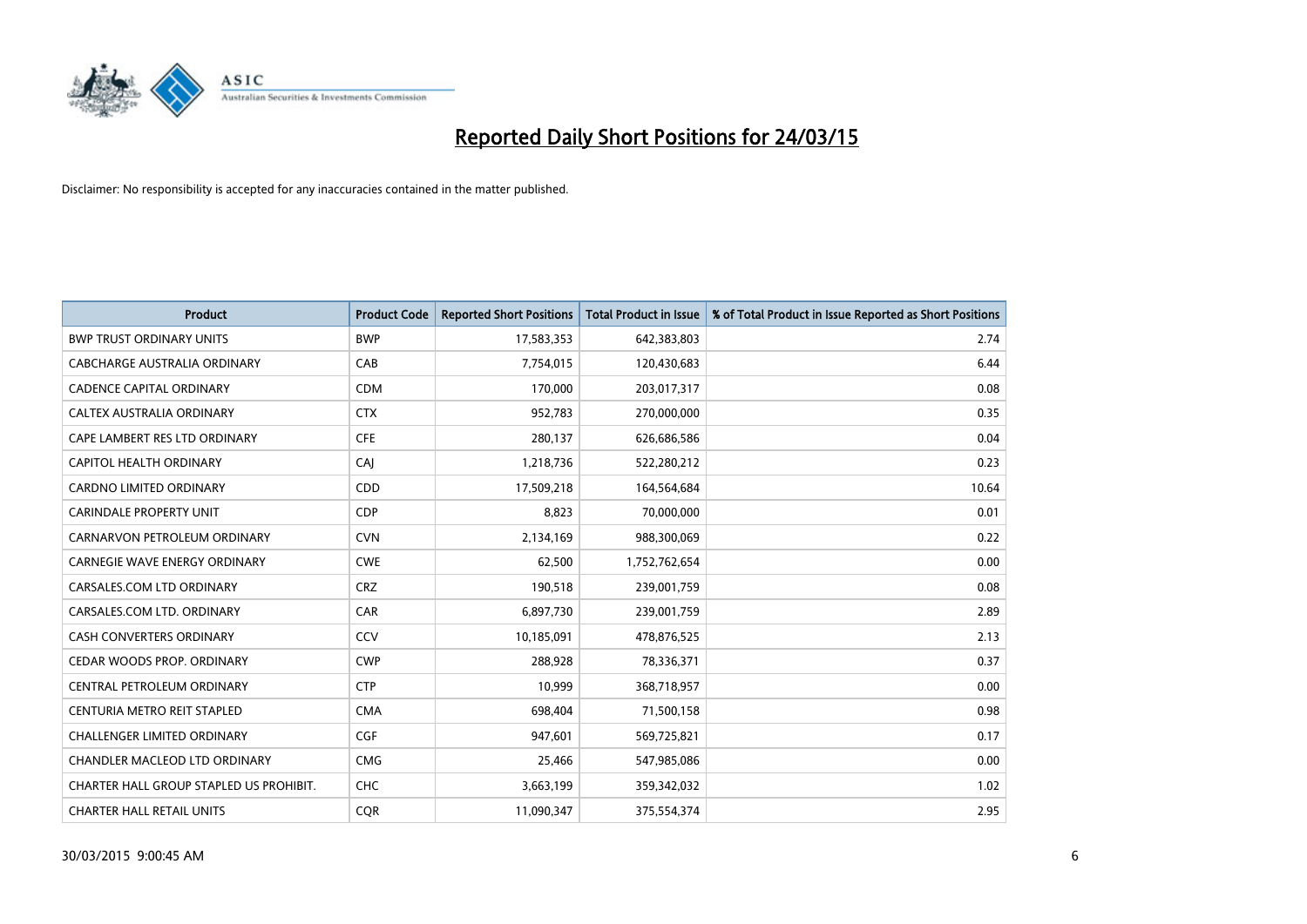

| <b>Product</b>                          | <b>Product Code</b> | <b>Reported Short Positions</b> | <b>Total Product in Issue</b> | % of Total Product in Issue Reported as Short Positions |
|-----------------------------------------|---------------------|---------------------------------|-------------------------------|---------------------------------------------------------|
| <b>CHORUS LIMITED ORDINARY</b>          | <b>CNU</b>          | 172,741                         | 396,369,767                   | 0.04                                                    |
| CLEARVIEW WEALTH LTD ORDINARY           | <b>CVW</b>          | 10,001                          | 581,111,182                   | 0.00                                                    |
| CLINUVEL PHARMACEUT, ORDINARY           | <b>CUV</b>          | 10,200                          | 44,554,787                    | 0.02                                                    |
| COAL OF AFRICA LTD ORDINARY             | <b>CZA</b>          | 426                             | 1,599,568,613                 | 0.00                                                    |
| <b>COALSPUR MINES LTD ORDINARY</b>      | <b>CPL</b>          | 8,480                           | 641,544,455                   | 0.00                                                    |
| COCA-COLA AMATIL ORDINARY               | <b>CCL</b>          | 19,989,733                      | 763,590,249                   | 2.62                                                    |
| <b>COCHLEAR LIMITED ORDINARY</b>        | <b>COH</b>          | 3,311,731                       | 57,081,775                    | 5.80                                                    |
| COCKATOO COAL ORDINARY                  | <b>COK</b>          | 167,987                         | 67,034,894,842                | 0.00                                                    |
| <b>CODAN LIMITED ORDINARY</b>           | <b>CDA</b>          | 2,461                           | 177,063,244                   | 0.00                                                    |
| <b>COFFEY INTERNATIONAL ORDINARY</b>    | <b>COF</b>          | 6,075                           | 255,833,165                   | 0.00                                                    |
| <b>COLLECTION HOUSE ORDINARY</b>        | <b>CLH</b>          | 1,410,056                       | 130,443,227                   | 1.08                                                    |
| <b>COLLINS FOODS LTD ORDINARY</b>       | <b>CKF</b>          | 3,915                           | 93,000,003                    | 0.00                                                    |
| COMMONWEALTH BANK, ORDINARY             | <b>CBA</b>          | 13,534,352                      | 1,621,319,194                 | 0.83                                                    |
| <b>COMPASS RESOURCES ORDINARY</b>       | <b>CMR</b>          | 7,472                           | 1,403,744,100                 | 0.00                                                    |
| <b>COMPUTERSHARE LTD ORDINARY</b>       | <b>CPU</b>          | 5,636,896                       | 556,203,079                   | 1.01                                                    |
| CORP TRAVEL LIMITED ORDINARY            | <b>CTD</b>          | 1,460,269                       | 96,993,355                    | 1.51                                                    |
| <b>COVENTRY GROUP ORDINARY</b>          | <b>CYG</b>          | 100,000                         | 37,836,479                    | 0.26                                                    |
| <b>COVER-MORE GRP LTD ORDINARY</b>      | <b>CVO</b>          | 8,929,985                       | 317,750,000                   | 2.81                                                    |
| <b>CREDIT CORP GROUP ORDINARY</b>       | <b>CCP</b>          | 289,159                         | 46,296,407                    | 0.62                                                    |
| <b>CROMWELL PROP STAPLED SECURITIES</b> | <b>CMW</b>          | 40,259,951                      | 1,737,728,114                 | 2.32                                                    |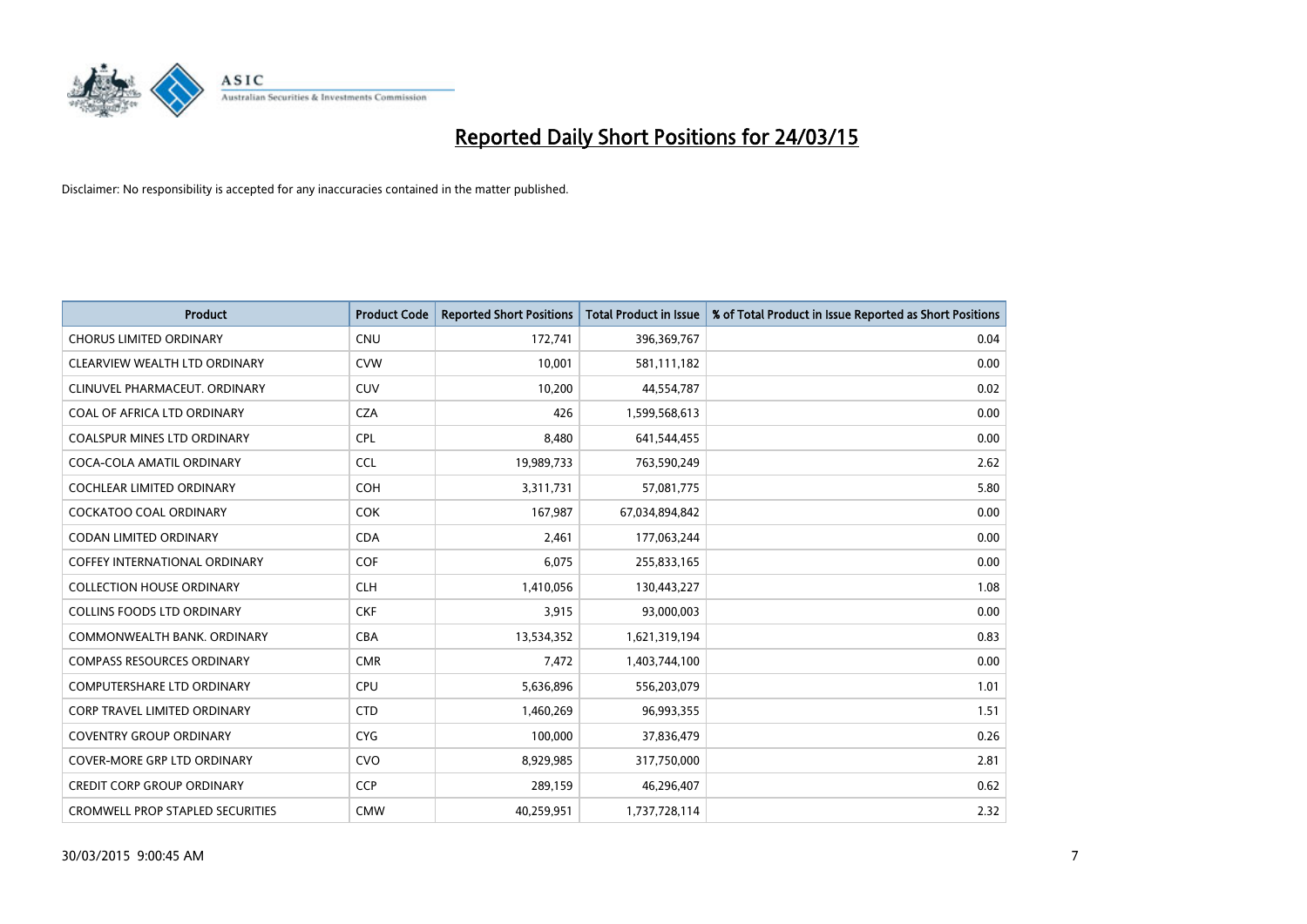

| <b>Product</b>                     | <b>Product Code</b> | <b>Reported Short Positions</b> | <b>Total Product in Issue</b> | % of Total Product in Issue Reported as Short Positions |
|------------------------------------|---------------------|---------------------------------|-------------------------------|---------------------------------------------------------|
| <b>CROWN RESORTS LTD ORDINARY</b>  | <b>CWN</b>          | 12,690,876                      | 728,394,185                   | 1.74                                                    |
| <b>CSG LIMITED ORDINARY</b>        | <b>CSV</b>          | 762,925                         | 284,148,839                   | 0.27                                                    |
| <b>CSL LIMITED ORDINARY</b>        | <b>CSL</b>          | 576,687                         | 470,061,097                   | 0.12                                                    |
| <b>CSR LIMITED ORDINARY</b>        | <b>CSR</b>          | 8,324,952                       | 506,000,315                   | 1.65                                                    |
| <b>CUDECO LIMITED ORDINARY</b>     | CDU                 | 8,810,311                       | 248,722,167                   | 3.54                                                    |
| DECMIL GROUP LIMITED ORDINARY      | <b>DCG</b>          | 804,323                         | 168,607,794                   | 0.48                                                    |
| DEEP YELLOW LIMITED ORDINARY       | <b>DYL</b>          | 1,002                           | 1,905,001,219                 | 0.00                                                    |
| DEVINE LIMITED ORDINARY            | <b>DVN</b>          | 1,548                           | 158,730,556                   | 0.00                                                    |
| DEXUS PROPERTY GROUP STAPLED UNITS | <b>DXS</b>          | 3,646,769                       | 905,531,797                   | 0.40                                                    |
| DICK SMITH HLDGS ORDINARY          | <b>DSH</b>          | 17,814,374                      | 236,511,364                   | 7.53                                                    |
| DISCOVERY METALS LTD ORDINARY      | <b>DML</b>          | 365,417                         | 644,039,581                   | 0.06                                                    |
| DOMINO PIZZA ENTERPR ORDINARY      | <b>DMP</b>          | 1,209,342                       | 86,560,773                    | 1.40                                                    |
| DONACO INTERNATIONAL ORDINARY      | <b>DNA</b>          | 13,090,292                      | 683,444,791                   | 1.92                                                    |
| DOWNER EDI LIMITED ORDINARY        | <b>DOW</b>          | 19,884,252                      | 435,399,975                   | 4.57                                                    |
| DRILLSEARCH ENERGY ORDINARY        | <b>DLS</b>          | 12,697,169                      | 461,101,450                   | 2.75                                                    |
| DUET GROUP STAPLED US PROHIBIT.    | <b>DUE</b>          | 23,664,576                      | 1,493,678,915                 | 1.58                                                    |
| DULUXGROUP LIMITED ORDINARY        | <b>DLX</b>          | 855,576                         | 388,543,268                   | 0.22                                                    |
| ECHO ENTERTAINMENT ORDINARY        | <b>EGP</b>          | 6,299,578                       | 825,672,730                   | 0.76                                                    |
| <b>ELDERS LIMITED ORDINARY</b>     | <b>ELD</b>          | 714,153                         | 83,734,671                    | 0.85                                                    |
| <b>EMECO HOLDINGS ORDINARY</b>     | <b>EHL</b>          | 13,397,716                      | 599,675,707                   | 2.23                                                    |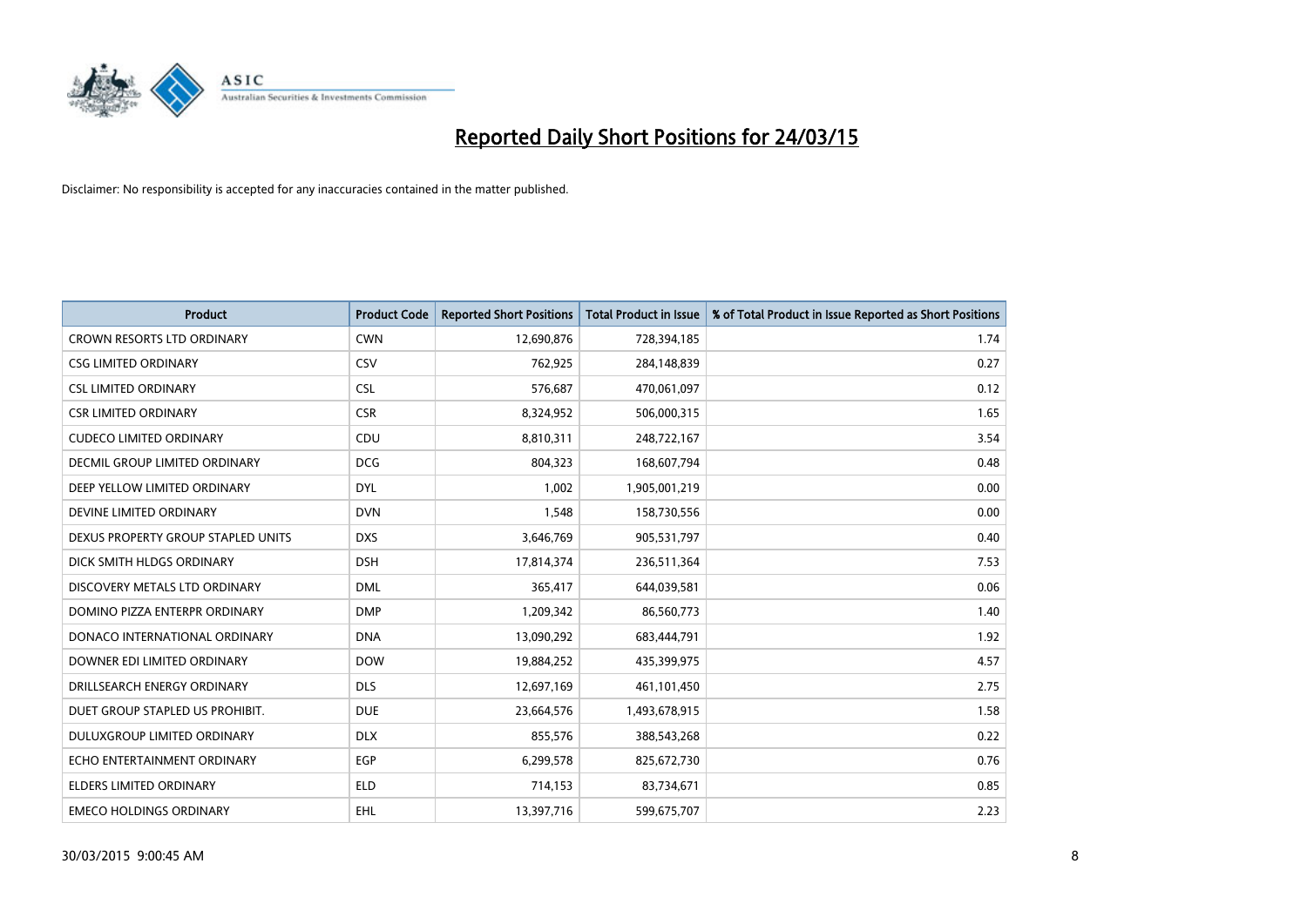

| <b>Product</b>                         | <b>Product Code</b> | <b>Reported Short Positions</b> | <b>Total Product in Issue</b> | % of Total Product in Issue Reported as Short Positions |
|----------------------------------------|---------------------|---------------------------------|-------------------------------|---------------------------------------------------------|
| <b>ENDEAVOUR MIN CORP CDI 1:1</b>      | <b>EVR</b>          | 12,875                          | 46,243,293                    | 0.03                                                    |
| <b>ENERGY DEVELOPMENTS ORDINARY</b>    | <b>ENE</b>          | 105                             | 170,281,095                   | 0.00                                                    |
| <b>ENERGY RESOURCES ORDINARY 'A'</b>   | <b>ERA</b>          | 10,781,863                      | 517,725,062                   | 2.08                                                    |
| ENERGY WORLD CORPOR. ORDINARY          | <b>EWC</b>          | 44,398,908                      | 1,734,166,672                 | 2.56                                                    |
| <b>ENSOGO LIMITED ORDINARY</b>         | E88                 | 212,387                         | 485,533,903                   | 0.04                                                    |
| EQUITY TRUSTEES ORDINARY               | EQT                 | 48,389                          | 19,272,426                    | 0.25                                                    |
| ERM POWER LIMITED ORDINARY             | <b>EPW</b>          | 287,504                         | 241,689,186                   | 0.12                                                    |
| ESTIA HEALTH LTD ORDINARY              | EHE                 | 1,750,048                       | 180,885,580                   | 0.97                                                    |
| EVOLUTION MINING LTD ORDINARY          | <b>EVN</b>          | 3,140,205                       | 714,921,647                   | 0.44                                                    |
| FAIRFAX MEDIA LTD ORDINARY             | <b>FXI</b>          | 36,977,375                      | 2,420,475,546                 | 1.53                                                    |
| FANTASTIC HOLDINGS ORDINARY            | <b>FAN</b>          | 120                             | 103,257,398                   | 0.00                                                    |
| <b>FAR LTD ORDINARY</b>                | FAR                 | 8,307,951                       | 3,127,058,427                 | 0.27                                                    |
| FEDERATION CNTRES ORD/UNIT STAPLED SEC | <b>FDC</b>          | 4,548,053                       | 1,427,641,565                 | 0.32                                                    |
| FINBAR GROUP LIMITED ORDINARY          | <b>FRI</b>          | 20,452                          | 228,720,815                   | 0.01                                                    |
| FISHER & PAYKEL H. ORDINARY            | <b>FPH</b>          | 324,610                         | 557,940,257                   | 0.06                                                    |
| FLEETWOOD CORP ORDINARY                | <b>FWD</b>          | 1,168,155                       | 61,039,412                    | 1.91                                                    |
| FLETCHER BUILDING ORDINARY             | <b>FBU</b>          | 1,569,656                       | 687,854,788                   | 0.23                                                    |
| FLEXIGROUP LIMITED ORDINARY            | <b>FXL</b>          | 7,063,023                       | 304,149,707                   | 2.32                                                    |
| FLIGHT CENTRE TRAVEL ORDINARY          | <b>FLT</b>          | 9,775,715                       | 100,795,991                   | 9.70                                                    |
| FLINDERS MINES LTD ORDINARY            | <b>FMS</b>          | 164,998                         | 2,762,995,689                 | 0.01                                                    |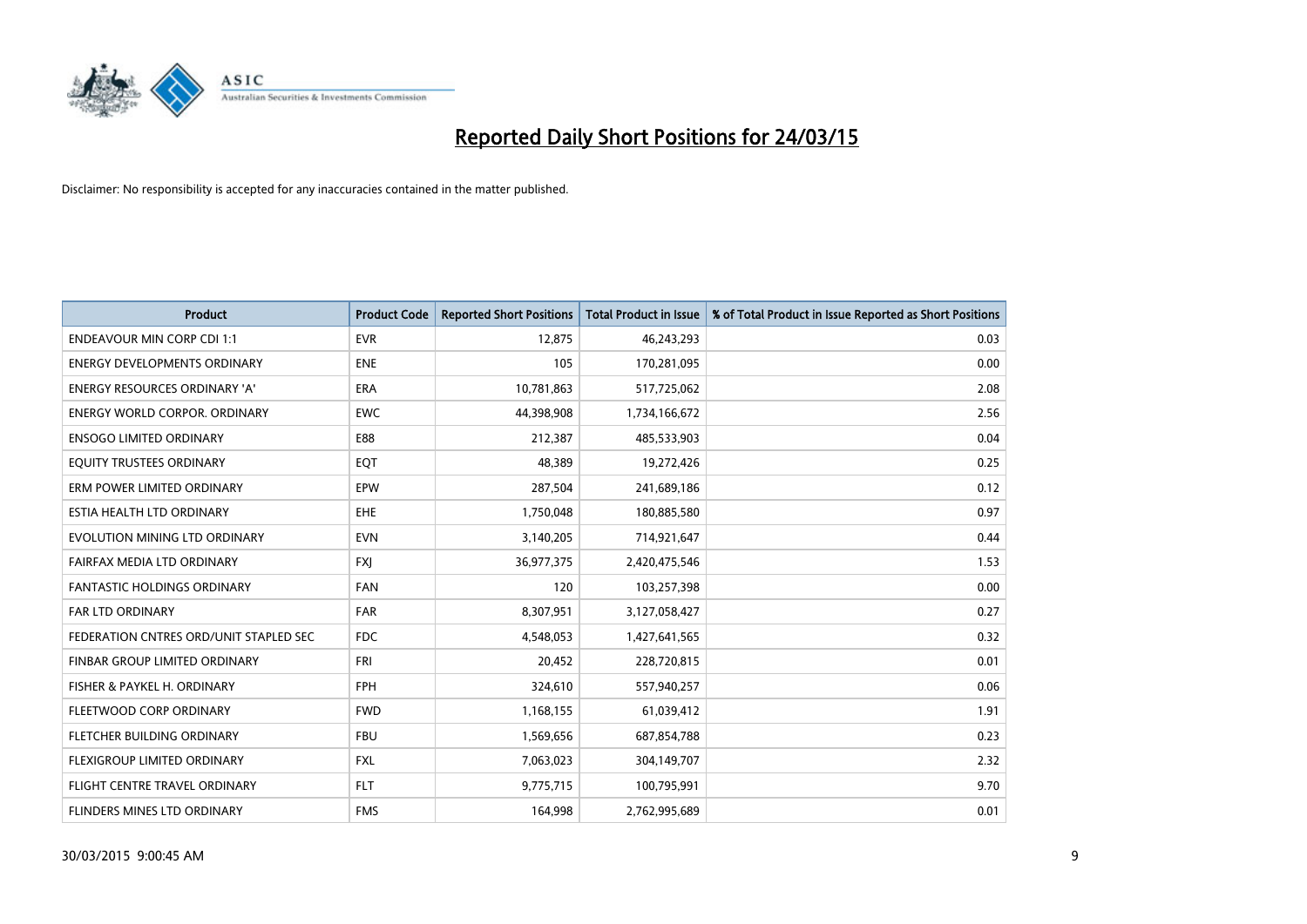

| <b>Product</b>                             | <b>Product Code</b> | <b>Reported Short Positions</b> | <b>Total Product in Issue</b> | % of Total Product in Issue Reported as Short Positions |
|--------------------------------------------|---------------------|---------------------------------|-------------------------------|---------------------------------------------------------|
| <b>FOCUS MINERALS LTD ORDINARY</b>         | <b>FML</b>          | 1,936,219                       | 9,137,375,877                 | 0.02                                                    |
| FOLKESTONE EDU TRUST UNITS                 | <b>FET</b>          | 812,867                         | 244,378,866                   | 0.33                                                    |
| FONTERRA SHARE FUND ORDINARY UNITS         | <b>FSF</b>          | 133,311                         | 120,653,436                   | 0.11                                                    |
| FORTESCUE METALS GRP ORDINARY              | <b>FMG</b>          | 381,926,734                     | 3,113,798,151                 | 12.27                                                   |
| FREEDOM FOOD LTD ORDINARY                  | <b>FNP</b>          | 131,145                         | 153,356,329                   | 0.09                                                    |
| <b>G.U.D. HOLDINGS ORDINARY</b>            | GUD                 | 2,023,913                       | 70,939,492                    | 2.85                                                    |
| <b>G8 EDUCATION LIMITED ORDINARY</b>       | <b>GEM</b>          | 13,325,859                      | 359,151,207                   | 3.71                                                    |
| <b>GALAXY RESOURCES ORDINARY</b>           | <b>GXY</b>          | 845,062                         | 1,064,783,990                 | 0.08                                                    |
| <b>GBST HOLDINGS., ORDINARY</b>            | <b>GBT</b>          | 234,295                         | 66,561,725                    | 0.35                                                    |
| <b>GDI PROPERTY GRP STAPLED SECURITIES</b> | GDI                 | 1,174,303                       | 567,575,025                   | 0.21                                                    |
| <b>GENESIS ENERGY LTD ORDINARY</b>         | <b>GNE</b>          | 116,371                         | 1,000,000,000                 | 0.01                                                    |
| <b>GENETIC TECHNOLOGIES ORDINARY</b>       | <b>GTG</b>          | 15,687,600                      | 1,714,191,631                 | 0.92                                                    |
| <b>GENTRACK GROUP LTD ORDINARY</b>         | <b>GTK</b>          | 3,000                           | 72,699,510                    | 0.00                                                    |
| <b>GENWORTH MORTGAGE ORDINARY</b>          | <b>GMA</b>          | 16,247,146                      | 650,000,000                   | 2.50                                                    |
| <b>GEODYNAMICS LIMITED ORDINARY</b>        | GDY                 | 819                             | 435,880,130                   | 0.00                                                    |
| <b>GINDALBIE METALS LTD ORDINARY</b>       | GBG                 | 13,493,097                      | 1,495,448,025                 | 0.90                                                    |
| <b>GOLD ROAD RES LTD ORDINARY</b>          | GOR                 | 1,667,305                       | 594,881,822                   | 0.28                                                    |
| <b>GOODMAN FIELDER, ORDINARY</b>           | GFF                 | 168,482                         | 1,955,559,207                 | 0.01                                                    |
| <b>GOODMAN GROUP STAPLED</b>               | <b>GMG</b>          | 3,106,108                       | 1,753,035,922                 | 0.18                                                    |
| <b>GPT GROUP STAPLED SEC.</b>              | GPT                 | 10,503,813                      | 1,777,579,081                 | 0.59                                                    |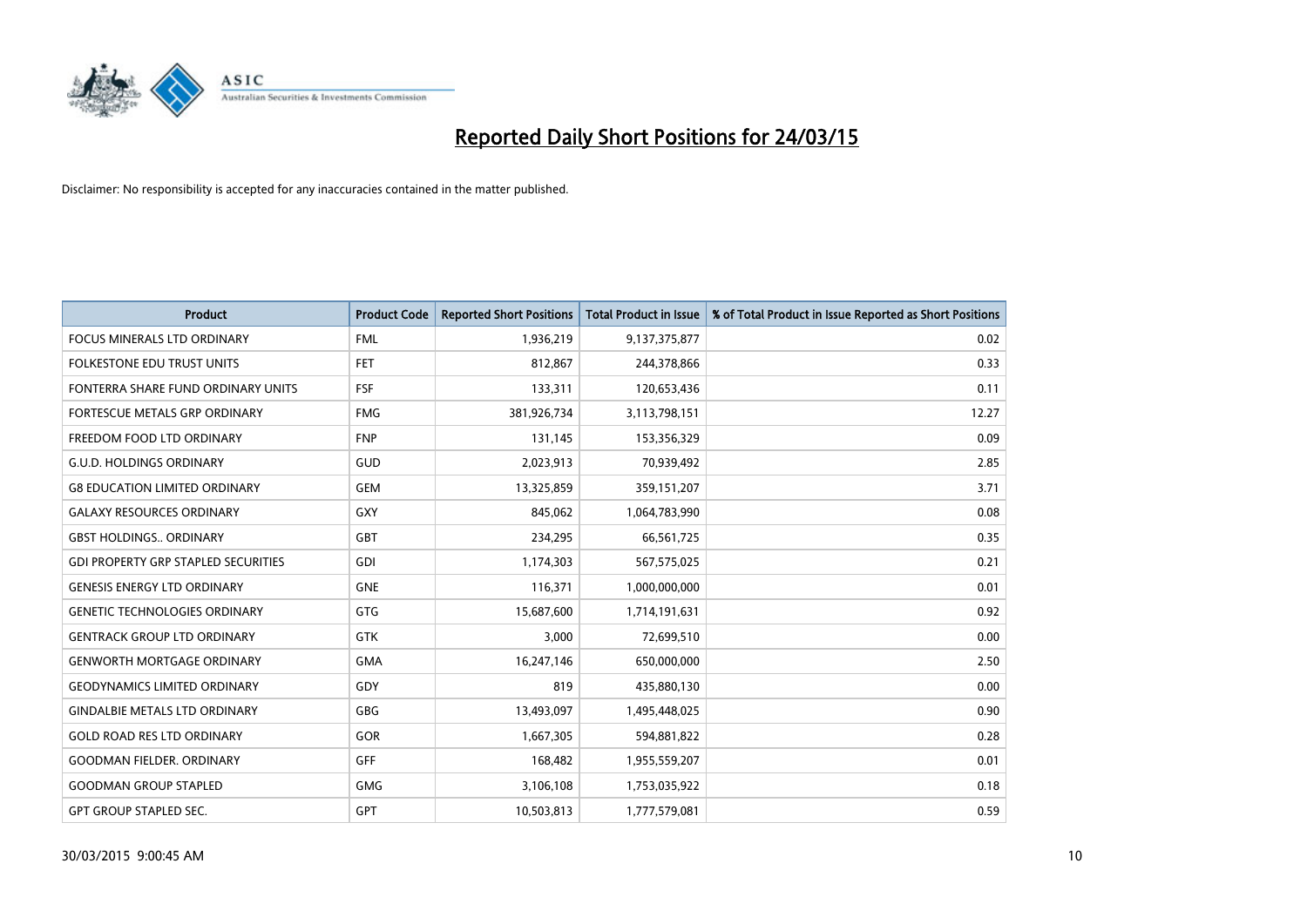

| <b>Product</b>                                   | <b>Product Code</b> | <b>Reported Short Positions</b> | <b>Total Product in Issue</b> | % of Total Product in Issue Reported as Short Positions |
|--------------------------------------------------|---------------------|---------------------------------|-------------------------------|---------------------------------------------------------|
| <b>GPT METRO OFFICE FND UNITS</b>                | <b>GMF</b>          | 1,278,166                       | 127,600,500                   | 1.00                                                    |
| <b>GRAINCORP LIMITED A CLASS ORDINARY</b>        | <b>GNC</b>          | 11,989,748                      | 228,855,628                   | 5.24                                                    |
| <b>GRANGE RESOURCES. ORDINARY</b>                | <b>GRR</b>          | 417                             | 1,157,338,698                 | 0.00                                                    |
| <b>GREENCROSS LIMITED ORDINARY</b>               | <b>GXL</b>          | 2,469,169                       | 111,447,503                   | 2.22                                                    |
| <b>GREENLAND MIN EN LTD ORDINARY</b>             | GGG                 | 3,788,000                       | 683,080,555                   | 0.55                                                    |
| <b>GREENLAND MIN EN LTD RIGHTS 26-JUN-14</b>     | GGGR                | 3,842                           | 88,685,050                    | 0.00                                                    |
| <b>GROWTHPOINT PROPERTY ORD/UNIT STAPLED SEC</b> | GOZ                 | 705,745                         | 569,027,781                   | 0.12                                                    |
| <b>GRYPHON MINERALS LTD ORDINARY</b>             | GRY                 | 1,161,173                       | 401,290,987                   | 0.29                                                    |
| <b>GWA GROUP LTD ORDINARY</b>                    | <b>GWA</b>          | 15,811,330                      | 306,533,770                   | 5.16                                                    |
| HANSEN TECHNOLOGIES ORDINARY                     | <b>HSN</b>          | 550,240                         | 163,289,381                   | 0.34                                                    |
| <b>HARVEY NORMAN ORDINARY</b>                    | <b>HVN</b>          | 25,178,963                      | 1,110,603,911                 | 2.27                                                    |
| HEALTHSCOPE LIMITED. ORDINARY                    | <b>HSO</b>          | 7,655,270                       | 1,732,094,838                 | 0.44                                                    |
| <b>HENDERSON GROUP CDI 1:1</b>                   | <b>HGG</b>          | 1,695,609                       | 737,445,473                   | 0.23                                                    |
| HFA HOLDINGS LIMITED ORDINARY                    | <b>HFA</b>          | 308                             | 162,147,897                   | 0.00                                                    |
| <b>HIGHLANDS PACIFIC ORDINARY</b>                | <b>HIG</b>          | 1                               | 920,577,086                   | 0.00                                                    |
| HILLGROVE RES LTD ORDINARY                       | <b>HGO</b>          | 93,596                          | 147,798,623                   | 0.06                                                    |
| HILLS LTD ORDINARY                               | HIL                 | 2,827,503                       | 231,985,526                   | 1.22                                                    |
| HORIZON OIL LIMITED ORDINARY                     | <b>HZN</b>          | 43,247,966                      | 1,301,981,265                 | 3.32                                                    |
| <b>HOTEL PROPERTY STAPLED</b>                    | <b>HPI</b>          | 672,232                         | 146,105,439                   | 0.46                                                    |
| HUNTER HALL GLOBAL ORDINARY                      | <b>HHV</b>          | 512,041                         | 217,217,148                   | 0.24                                                    |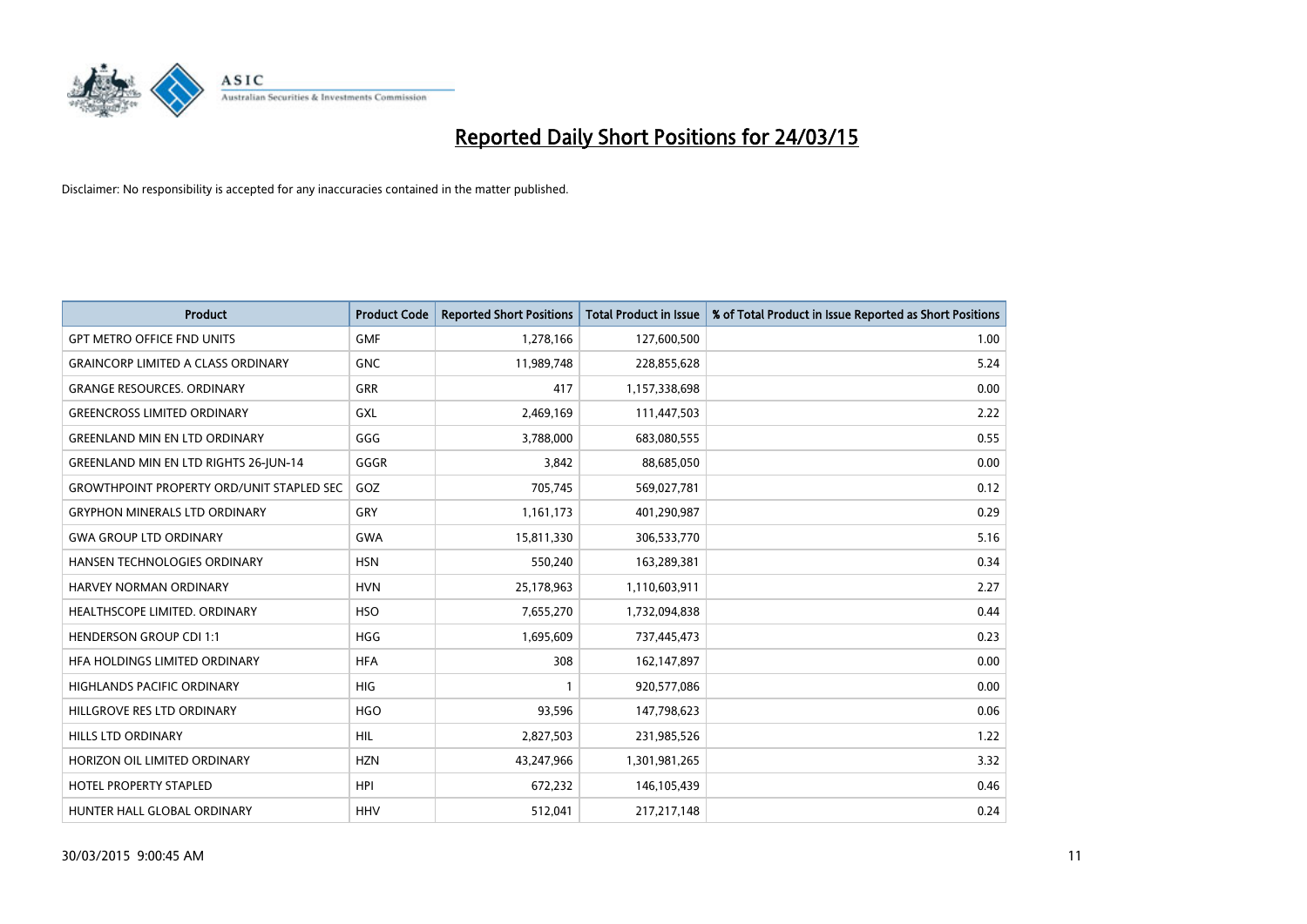

| <b>Product</b>                                | <b>Product Code</b> | <b>Reported Short Positions</b> | <b>Total Product in Issue</b> | % of Total Product in Issue Reported as Short Positions |
|-----------------------------------------------|---------------------|---------------------------------|-------------------------------|---------------------------------------------------------|
| <b>ICAR ASIA LTD ORDINARY</b>                 | ICQ                 | 154,124                         | 218,592,707                   | 0.07                                                    |
| <b>IINET LIMITED ORDINARY</b>                 | <b>IIN</b>          | 3,910,837                       | 162,950,896                   | 2.40                                                    |
| <b>ILUKA RESOURCES ORDINARY</b>               | ILU                 | 30,457,812                      | 418,700,517                   | 7.27                                                    |
| <b>IMDEX LIMITED ORDINARY</b>                 | <b>IMD</b>          | 1,380,890                       | 216,203,136                   | 0.64                                                    |
| IMF BENTHAM LTD ORDINARY                      | <b>IMF</b>          | 3,786,484                       | 166,580,957                   | 2.27                                                    |
| <b>IMPEDIMED LIMITED ORDINARY</b>             | <b>IPD</b>          | 356,704                         | 293,202,840                   | 0.12                                                    |
| <b>INCITEC PIVOT ORDINARY</b>                 | IPL                 | 17,316,763                      | 1,675,621,466                 | 1.03                                                    |
| <b>INDEPENDENCE GROUP ORDINARY</b>            | <b>IGO</b>          | 3,371,557                       | 234,256,573                   | 1.44                                                    |
| <b>INDUSTRIA REIT STAPLED</b>                 | <b>IDR</b>          | 763,831                         | 125,000,001                   | 0.61                                                    |
| <b>INFIGEN ENERGY STAPLED SECURITIES</b>      | IFN                 | 2,323,406                       | 767,887,581                   | 0.30                                                    |
| <b>INFOMEDIA LTD ORDINARY</b>                 | IFM                 | 650,756                         | 307,987,687                   | 0.21                                                    |
| <b>INGENIA GROUP STAPLED SECURITIES</b>       | <b>INA</b>          | 21,885,858                      | 878,851,910                   | 2.49                                                    |
| <b>INSURANCE AUSTRALIA ORDINARY</b>           | IAG                 | 19,297,989                      | 2,341,618,048                 | 0.82                                                    |
| <b>INTREPID MINES ORDINARY</b>                | <b>IAU</b>          | 253,443                         | 369,869,196                   | 0.07                                                    |
| INTUERI EDU GRP LTD ORDINARY                  | IQE                 | 196                             | 100,000,000                   | 0.00                                                    |
| <b>INVESTA OFFICE FUND STAPLED SECURITIES</b> | <b>IOF</b>          | 1,632,834                       | 614,047,458                   | 0.27                                                    |
| <b>INVOCARE LIMITED ORDINARY</b>              | <b>IVC</b>          | 3,926,457                       | 110,030,298                   | 3.57                                                    |
| <b>IOOF HOLDINGS LTD ORDINARY</b>             | IFL                 | 12,827,120                      | 300,133,752                   | 4.27                                                    |
| <b>IPH LIMITED ORDINARY</b>                   | <b>IPH</b>          | 574,055                         | 157,559,499                   | 0.36                                                    |
| <b>IPROPERTY GROUP LTD ORDINARY</b>           | IPP                 | 4,736,487                       | 186,703,204                   | 2.54                                                    |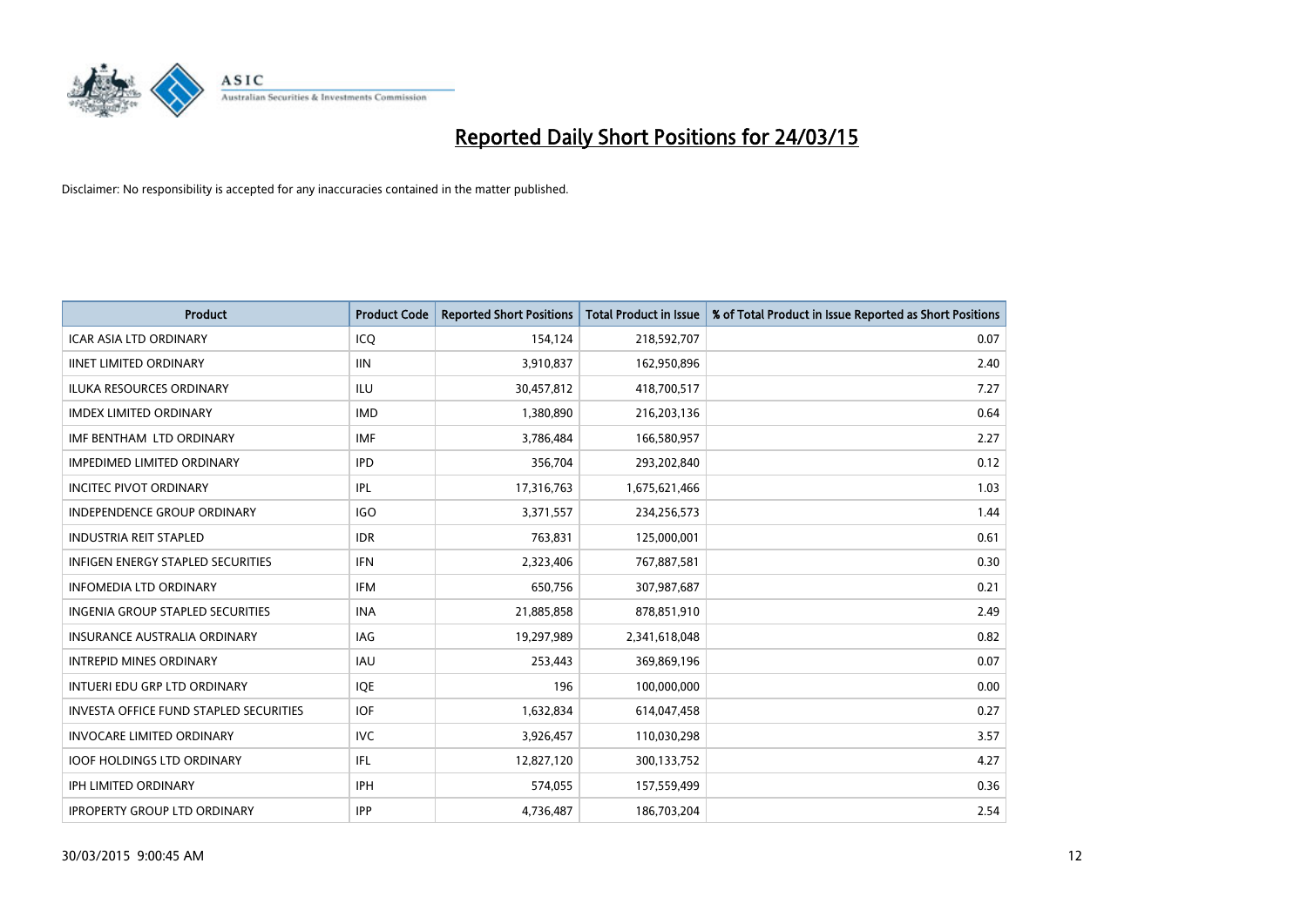

| <b>Product</b>                           | <b>Product Code</b> | <b>Reported Short Positions</b> | <b>Total Product in Issue</b> | % of Total Product in Issue Reported as Short Positions |
|------------------------------------------|---------------------|---------------------------------|-------------------------------|---------------------------------------------------------|
| <b>IRESS LIMITED ORDINARY</b>            | <b>IRE</b>          | 5,775,464                       | 159,097,319                   | 3.63                                                    |
| <b>ISELECT LTD ORDINARY</b>              | <b>ISU</b>          | 1,173,169                       | 261,489,894                   | 0.45                                                    |
| <b>ISENTIA GROUP LTD ORDINARY</b>        | <b>ISD</b>          | 111,707                         | 200,000,001                   | 0.06                                                    |
| <b>ISENTRIC LTD. ORDINARY</b>            | ICU                 | 39,829                          | 134,703,703                   | 0.03                                                    |
| JAMES HARDIE INDUST CHESS DEPOSITARY INT | <b>IHX</b>          | 15,049,982                      | 445,672,673                   | 3.38                                                    |
| <b>JAPARA HEALTHCARE LT ORDINARY</b>     | <b>IHC</b>          | 19,366,215                      | 263,046,592                   | 7.36                                                    |
| <b>JB HI-FI LIMITED ORDINARY</b>         | <b>IBH</b>          | 9,228,854                       | 98,981,083                    | 9.32                                                    |
| KAROON GAS AUSTRALIA ORDINARY            | <b>KAR</b>          | 24,468,587                      | 246,621,832                   | 9.92                                                    |
| KATHMANDU HOLD LTD ORDINARY              | <b>KMD</b>          | 11,316,467                      | 201,484,583                   | 5.62                                                    |
| <b>KBL MINING LIMITED ORDINARY</b>       | <b>KBL</b>          | 1,820                           | 495,765,509                   | 0.00                                                    |
| KINGSGATE CONSOLID. ORDINARY             | <b>KCN</b>          | 16,015,400                      | 223,584,937                   | 7.16                                                    |
| KINGSROSE MINING LTD ORDINARY            | <b>KRM</b>          | 814,490                         | 358,611,493                   | 0.23                                                    |
| KOGI IRON LTD ORDINARY                   | KFE                 | 1,322,613                       | 376,669,836                   | 0.35                                                    |
| LEIGHTON HOLDINGS ORDINARY               | LEI                 | 6,397,497                       | 338,503,563                   | 1.89                                                    |
| LEND LEASE GROUP UNIT/ORD STAPLED        | <b>LLC</b>          | 1,504,549                       | 580,468,486                   | 0.26                                                    |
| LIFESTYLE COMMUNIT. ORDINARY             | LIC                 | 25,000                          | 101,345,131                   | 0.02                                                    |
| LIQUEFIED NATURAL ORDINARY               | LNG                 | 15,168,940                      | 462,943,201                   | 3.28                                                    |
| LONESTAR RESO LTD ORDINARY               | <b>LNR</b>          | 130,183                         | 752,187,211                   | 0.02                                                    |
| LOVISA HOLDINGS LTD ORDINARY             | LOV                 | 9,625                           | 105,000,000                   | 0.01                                                    |
| LYNAS CORPORATION ORDINARY               | <b>LYC</b>          | 90,635,856                      | 3,371,002,400                 | 2.69                                                    |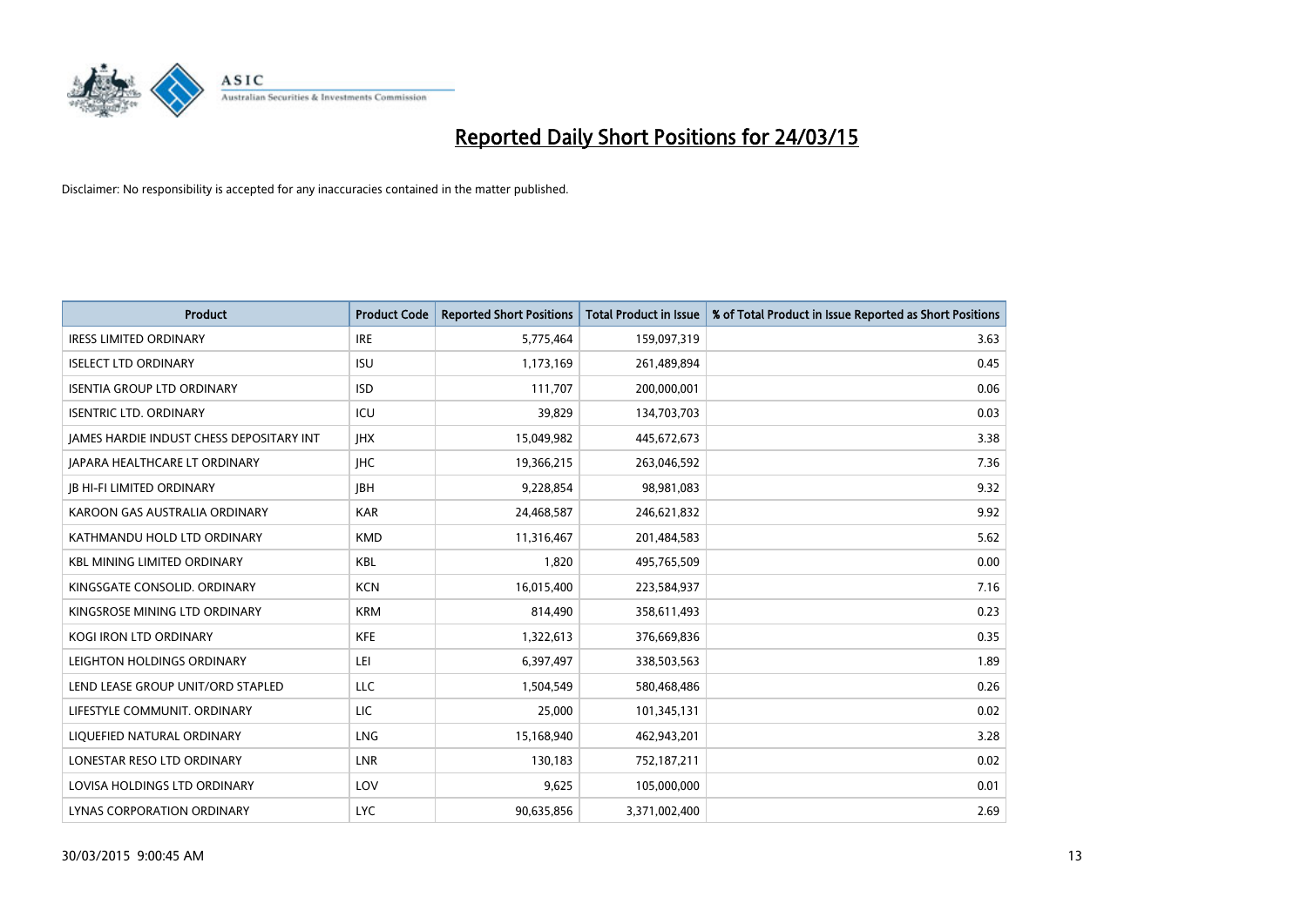

| <b>Product</b>                        | <b>Product Code</b> | <b>Reported Short Positions</b> | <b>Total Product in Issue</b> | % of Total Product in Issue Reported as Short Positions |
|---------------------------------------|---------------------|---------------------------------|-------------------------------|---------------------------------------------------------|
| <b>M2 GRP LTD ORDINARY</b>            | <b>MTU</b>          | 1,862,112                       | 182,371,728                   | 1.02                                                    |
| MACA LIMITED ORDINARY                 | <b>MLD</b>          | 1,751,354                       | 232,676,373                   | 0.75                                                    |
| MACMAHON HOLDINGS ORDINARY            | MAH                 | 25,020                          | 1,261,699,966                 | 0.00                                                    |
| MACO ATLAS ROADS GRP ORDINARY STAPLED | <b>MOA</b>          | 12,831,324                      | 511,538,852                   | 2.51                                                    |
| MACQUARIE GROUP LTD ORDINARY          | <b>MOG</b>          | 1,059,876                       | 331,145,063                   | 0.32                                                    |
| MAGELLAN FIN GRP LTD ORDINARY         | <b>MFG</b>          | 1,409,448                       | 159,866,183                   | 0.88                                                    |
| MANTRA GROUP LTD ORDINARY             | <b>MTR</b>          | 5,725,933                       | 249,471,229                   | 2.30                                                    |
| <b>MATRIX C &amp; E LTD ORDINARY</b>  | <b>MCE</b>          | 2,546,573                       | 94,555,428                    | 2.69                                                    |
| MAVERICK DRILLING ORDINARY            | <b>MAD</b>          | 8,742                           | 545,000,115                   | 0.00                                                    |
| <b>MAXITRANS INDUSTRIES ORDINARY</b>  | <b>MXI</b>          | 73,914                          | 185,075,653                   | 0.04                                                    |
| MAYNE PHARMA LTD ORDINARY             | <b>MYX</b>          | 14,548,232                      | 784,889,531                   | 1.85                                                    |
| MCMILLAN SHAKESPEARE ORDINARY         | <b>MMS</b>          | 228,176                         | 81,810,993                    | 0.28                                                    |
| MEDIBANK PRIVATE LTD ORDINARY         | <b>MPL</b>          | 35,154,815                      | 2,754,003,240                 | 1.28                                                    |
| MEDUSA MINING LTD ORDINARY            | <b>MML</b>          | 8,954,865                       | 207,794,301                   | 4.31                                                    |
| MELBOURNE IT LIMITED ORDINARY         | <b>MLB</b>          | 3,002                           | 92,944,392                    | 0.00                                                    |
| MERIDIAN ENERGY INSTALMENT RECEIPTS   | <b>MEZCA</b>        | 382,579                         | 1,255,413,626                 | 0.03                                                    |
| MESOBLAST LIMITED ORDINARY            | <b>MSB</b>          | 23,035,411                      | 324,201,029                   | 7.11                                                    |
| METALS X LIMITED ORDINARY             | <b>MLX</b>          | 9,382                           | 416,010,939                   | 0.00                                                    |
| METCASH LIMITED ORDINARY              | <b>MTS</b>          | 154,330,810                     | 928,357,876                   | 16.62                                                   |
| MIGHTY RIVER POWER ORDINARY           | <b>MYT</b>          | 1,718,076                       | 1,400,012,517                 | 0.12                                                    |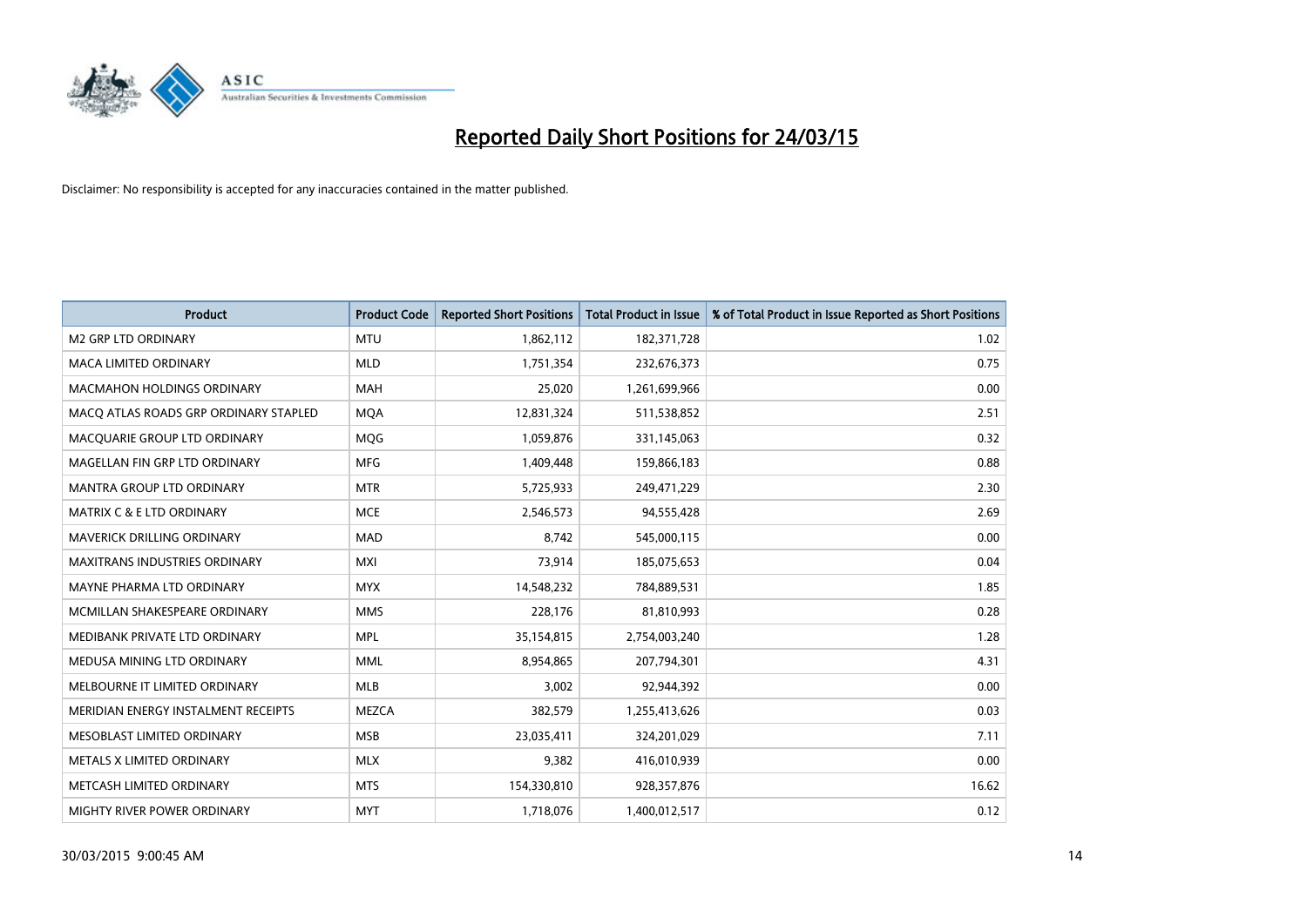

| <b>Product</b>                     | <b>Product Code</b> | <b>Reported Short Positions</b> | <b>Total Product in Issue</b> | % of Total Product in Issue Reported as Short Positions |
|------------------------------------|---------------------|---------------------------------|-------------------------------|---------------------------------------------------------|
| MINCOR RESOURCES NL ORDINARY       | <b>MCR</b>          | 22,893                          | 188,238,274                   | 0.01                                                    |
| MINERAL DEPOSITS ORDINARY          | <b>MDL</b>          | 208,073                         | 103,676,341                   | 0.20                                                    |
| MINERAL RESOURCES. ORDINARY        | <b>MIN</b>          | 23,802,424                      | 187,270,274                   | 12.71                                                   |
| MIRABELA NICKEL LTD ORDINARY       | <b>MBN</b>          | 2,012,125                       | 929,710,216                   | 0.22                                                    |
| MIRVAC GROUP STAPLED SECURITIES    | <b>MGR</b>          | 2,673,002                       | 3,697,197,370                 | 0.07                                                    |
| MISSION NEWENERGY ORDINARY         | <b>MBT</b>          | 59,648                          | 40,870,275                    | 0.15                                                    |
| MMAOFFSHOR ORDINARY                | <b>MRM</b>          | 32,348,552                      | 368,666,221                   | 8.77                                                    |
| MOLOPO ENERGY LTD ORDINARY         | <b>MPO</b>          | 30,833                          | 248,869,398                   | 0.01                                                    |
| <b>MONADELPHOUS GROUP ORDINARY</b> | <b>MND</b>          | 14,263,331                      | 92,998,380                    | 15.34                                                   |
| MONASH IVF GROUP LTD ORDINARY      | MVF                 | 1,246,970                       | 231,081,089                   | 0.54                                                    |
| MONEY3 CORPORATION ORDINARY        | <b>MNY</b>          | 104,754                         | 128,383,729                   | 0.08                                                    |
| MORTGAGE CHOICE LTD ORDINARY       | <b>MOC</b>          | 90,218                          | 124,216,248                   | 0.07                                                    |
| MOUNT GIBSON IRON ORDINARY         | <b>MGX</b>          | 84,116,357                      | 1,090,805,085                 | 7.71                                                    |
| MULTIPLEX SITES SITES              | <b>MXUPA</b>        | 2,299                           | 4,500,000                     | 0.05                                                    |
| <b>MYER HOLDINGS LTD ORDINARY</b>  | <b>MYR</b>          | 110,053,519                     | 585,689,551                   | 18.79                                                   |
| <b>MYSTATE LIMITED ORDINARY</b>    | <b>MYS</b>          | 3,258                           | 87,283,417                    | 0.00                                                    |
| NANOSONICS LIMITED ORDINARY        | <b>NAN</b>          | 1,549,091                       | 279,521,110                   | 0.55                                                    |
| NATIONAL AUST, BANK ORDINARY       | <b>NAB</b>          | 19,483,549                      | 2,421,097,548                 | 0.80                                                    |
| NATIONAL STORAGE STAPLED           | <b>NSR</b>          | 2,209,627                       | 295,631,660                   | 0.75                                                    |
| NAVITAS LIMITED ORDINARY           | <b>NVT</b>          | 3,635,789                       | 376,330,968                   | 0.97                                                    |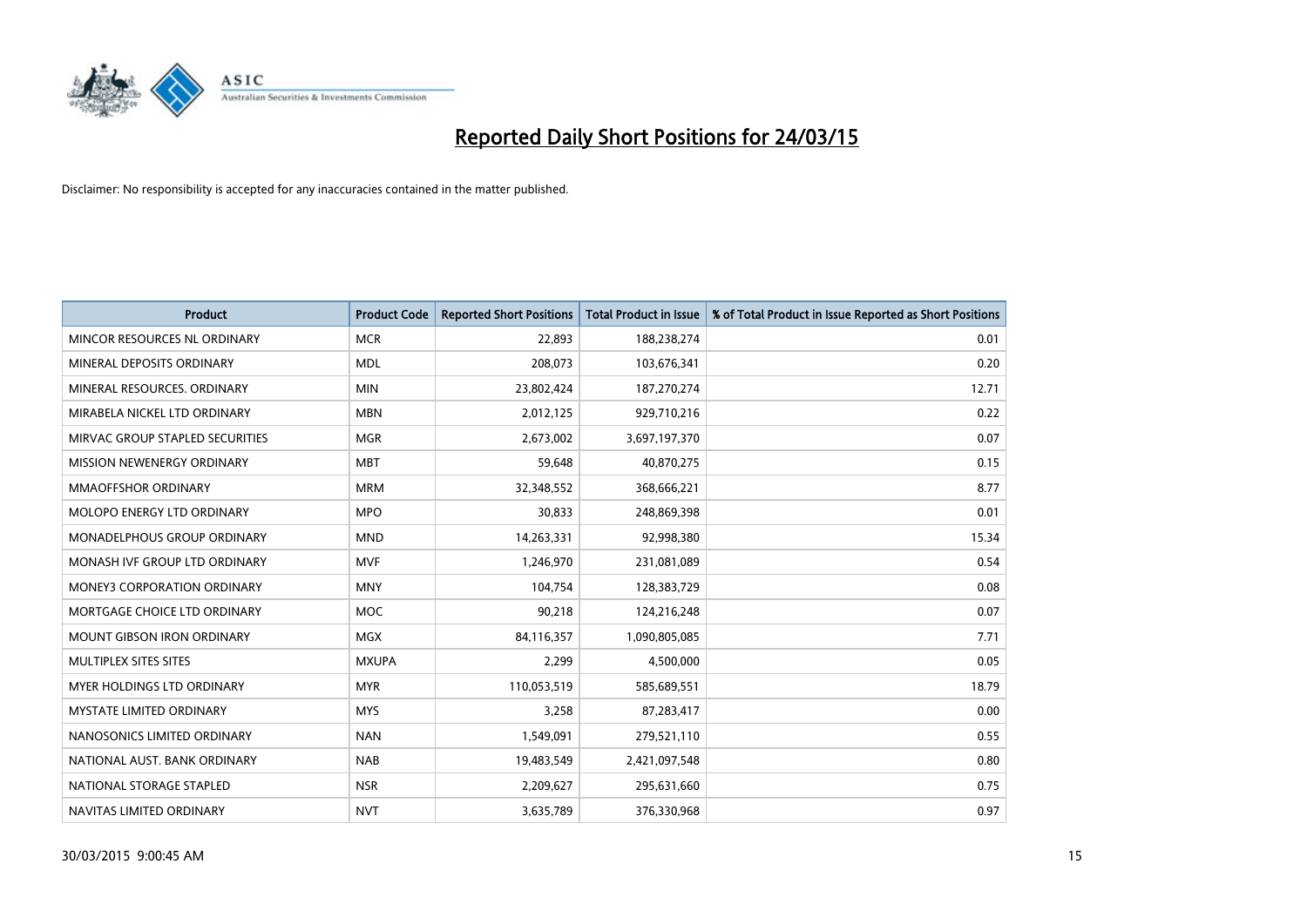

| <b>Product</b>                         | <b>Product Code</b> | <b>Reported Short Positions</b> | <b>Total Product in Issue</b> | % of Total Product in Issue Reported as Short Positions |
|----------------------------------------|---------------------|---------------------------------|-------------------------------|---------------------------------------------------------|
| NEARMAP LTD ORDINARY                   | <b>NEA</b>          | 2,210,894                       | 350,696,101                   | 0.63                                                    |
| NEON ENERGY LIMITED ORDINARY           | <b>NEN</b>          | 13,244                          | 553,037,848                   | 0.00                                                    |
| NEW HOPE CORPORATION ORDINARY          | <b>NHC</b>          | 976,163                         | 830,999,449                   | 0.12                                                    |
| NEWCREST MINING ORDINARY               | <b>NCM</b>          | 7,093,638                       | 766,510,971                   | 0.93                                                    |
| NEWS CORP A NON-VOTING CDI             | <b>NWSLV</b>        | 335                             | 2,548,551                     | 0.01                                                    |
| NEWS CORP B VOTING CDI                 | <b>NWS</b>          | 2,115,190                       | 41,190,847                    | 5.14                                                    |
| NEWSAT LIMITED ORDINARY                | <b>NWT</b>          | 1,677,136                       | 643,874,841                   | 0.26                                                    |
| NEXTDC LIMITED ORDINARY                | <b>NXT</b>          | 15,346,510                      | 193,450,200                   | 7.93                                                    |
| NEXUS ENERGY LIMITED ORDINARY          | <b>NXS</b>          | 58,176                          | 1,330,219,459                 | 0.00                                                    |
| NIB HOLDINGS LIMITED ORDINARY          | <b>NHF</b>          | 2,662,284                       | 439,004,182                   | 0.61                                                    |
| NINE ENTERTAINMENT ORDINARY            | <b>NEC</b>          | 42,256,479                      | 940,295,023                   | 4.49                                                    |
| NOBLE MINERAL RES ORDINARY             | <b>NMG</b>          | 2,365,726                       | 666,397,952                   | 0.36                                                    |
| NORTHERN IRON LTD ORDINARY             | <b>NFE</b>          | 10,000                          | 484,405,314                   | 0.00                                                    |
| NORTHERN STAR ORDINARY                 | <b>NST</b>          | 35,144,749                      | 592,416,408                   | 5.93                                                    |
| NOVION PROPERTY GRP STAPLED SECURITIES | <b>NVN</b>          | 72,045,090                      | 3,077,214,058                 | 2.34                                                    |
| NOVOGEN LIMITED ORDINARY               | <b>NRT</b>          | 432,500                         | 251,344,150                   | 0.17                                                    |
| NRW HOLDINGS LIMITED ORDINARY          | <b>NWH</b>          | 18,781,125                      | 278,888,011                   | 6.73                                                    |
| NUFARM LIMITED ORDINARY                | <b>NUF</b>          | 3,626,277                       | 264,948,132                   | 1.37                                                    |
| NUPLEX INDUSTRIES ORDINARY             | <b>NPX</b>          | 1,000                           | 198,125,827                   | 0.00                                                    |
| OCEANAGOLD CORP. CHESS DEPOSITARY INT  | OGC                 | 1,116,417                       | 303,459,668                   | 0.37                                                    |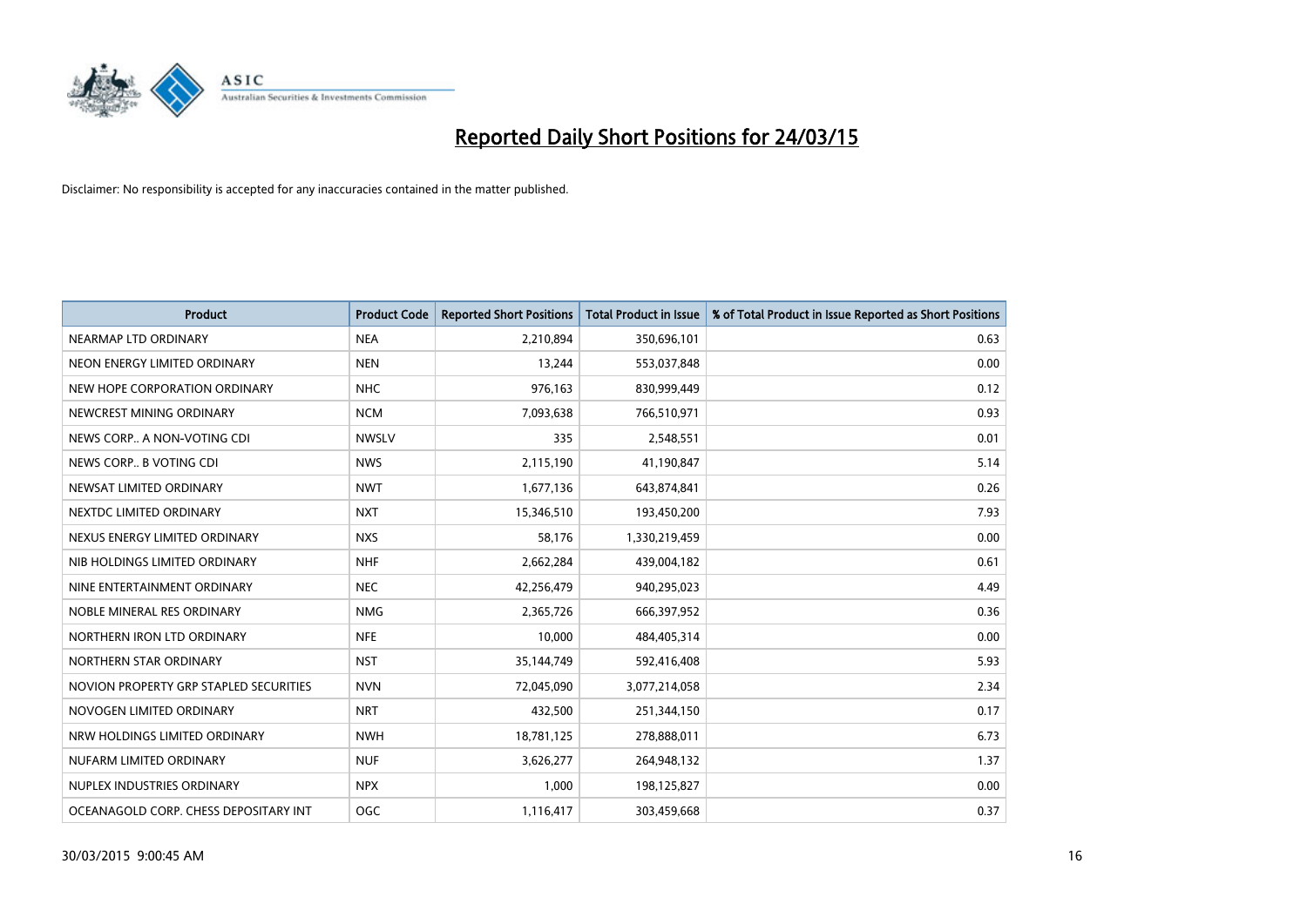

| <b>Product</b>                | <b>Product Code</b> | <b>Reported Short Positions</b> | <b>Total Product in Issue</b> | % of Total Product in Issue Reported as Short Positions |
|-------------------------------|---------------------|---------------------------------|-------------------------------|---------------------------------------------------------|
| OIL SEARCH LTD ORDINARY       | OSH                 | 22,852,420                      | 1,522,692,587                 | 1.50                                                    |
| OM HOLDINGS LIMITED ORDINARY  | OMH                 | 861                             | 733,423,337                   | 0.00                                                    |
| OOH!MEDIA LIMITED ORDINARY    | <b>OML</b>          | 617,955                         | 149,882,534                   | 0.41                                                    |
| ORICA LIMITED ORDINARY        | ORI                 | 40,567,919                      | 372,743,291                   | 10.88                                                   |
| ORIGIN ENERGY ORDINARY        | <b>ORG</b>          | 9,198,367                       | 1,106,319,054                 | 0.83                                                    |
| OROCOBRE LIMITED ORDINARY     | <b>ORE</b>          | 3,475,509                       | 151,286,114                   | 2.30                                                    |
| ORORA LIMITED ORDINARY        | <b>ORA</b>          | 3,375,680                       | 1,206,684,923                 | 0.28                                                    |
| OROTONGROUP LIMITED ORDINARY  | ORL                 | 165,968                         | 40,880,902                    | 0.41                                                    |
| OTTO ENERGY LIMITED ORDINARY  | <b>OEL</b>          | 378,001                         | 1,155,790,071                 | 0.03                                                    |
| <b>OZ MINERALS ORDINARY</b>   | OZL                 | 5,693,428                       | 303,470,022                   | 1.88                                                    |
| OZFOREX GROUP LTD ORDINARY    | <b>OFX</b>          | 10,117,064                      | 240,000,000                   | 4.22                                                    |
| PACIFIC BRANDS ORDINARY       | <b>PBG</b>          | 80,357,030                      | 917,226,291                   | 8.76                                                    |
| PACIFIC SMILES GRP ORDINARY   | <b>PSQ</b>          | 133,000                         | 151,993,395                   | 0.09                                                    |
| PACT GROUP HLDGS LTD ORDINARY | PGH                 | 1,640,124                       | 294,145,019                   | 0.56                                                    |
| PALADIN ENERGY LTD ORDINARY   | <b>PDN</b>          | 90,122,858                      | 1,666,927,668                 | 5.41                                                    |
| PANAUST LIMITED ORDINARY      | <b>PNA</b>          | 9,372,781                       | 647,862,526                   | 1.45                                                    |
| PANORAMIC RESOURCES ORDINARY  | PAN                 | 2,055,577                       | 321,424,015                   | 0.64                                                    |
| PANTERRA GOLD LTD ORDINARY    | PGI                 | $\mathbf{1}$                    | 84,812,720                    | 0.00                                                    |
| PAPERLINX LIMITED ORDINARY    | <b>PPX</b>          | 57,788                          | 665,181,261                   | 0.01                                                    |
| PATTIES FOODS LTD ORDINARY    | PFL                 | 157                             | 139,234,153                   | 0.00                                                    |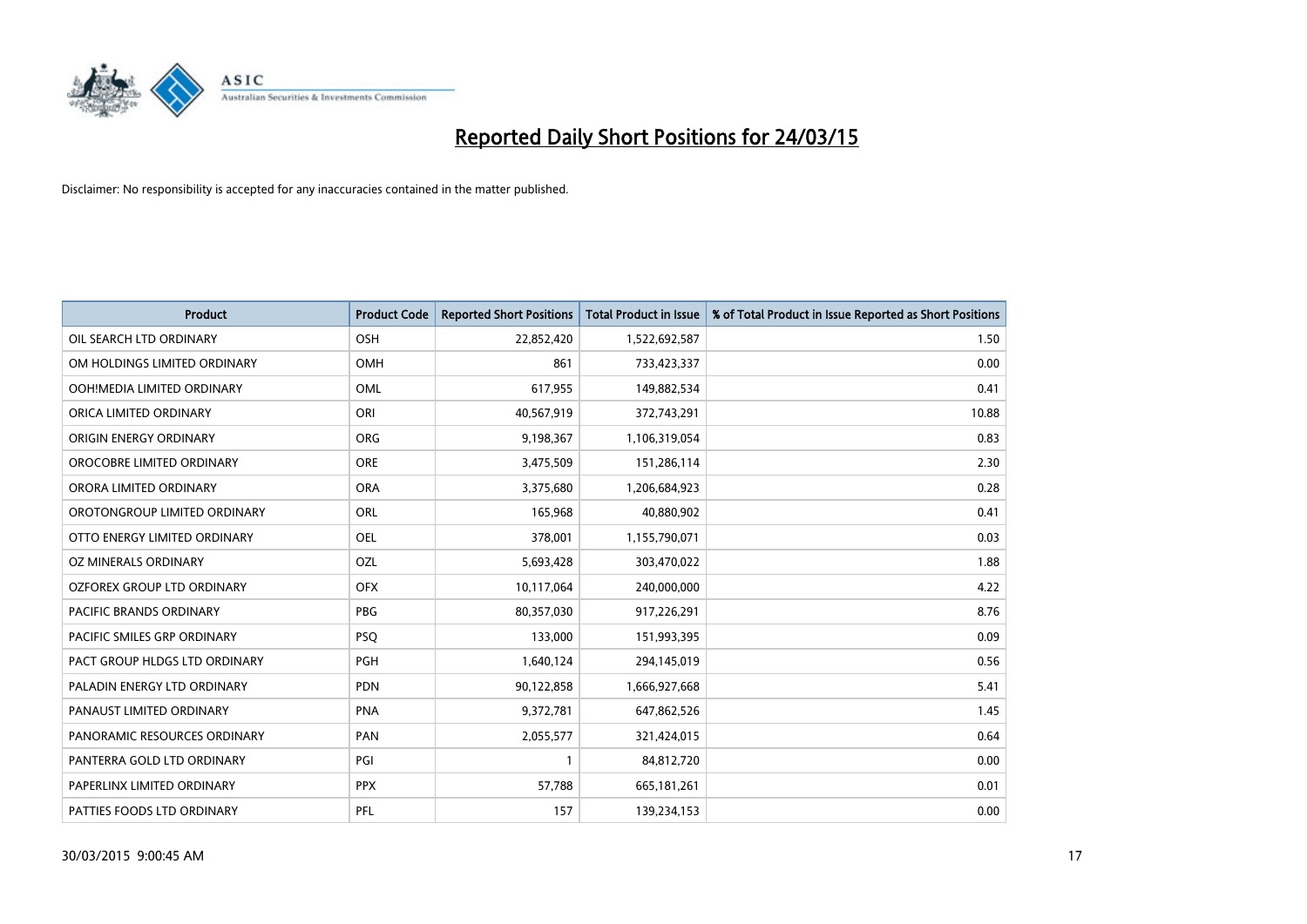

| <b>Product</b>                    | <b>Product Code</b> | <b>Reported Short Positions</b> | <b>Total Product in Issue</b> | % of Total Product in Issue Reported as Short Positions |
|-----------------------------------|---------------------|---------------------------------|-------------------------------|---------------------------------------------------------|
| PEET LIMITED ORDINARY             | <b>PPC</b>          | 53,890                          | 484,853,684                   | 0.01                                                    |
| PENINSULA ENERGY LTD ORDINARY     | <b>PEN</b>          | $\mathbf{1}$                    | 6,906,809,008                 | 0.00                                                    |
| PERPETUAL LIMITED ORDINARY        | PPT                 | 1,108,776                       | 46,574,426                    | 2.38                                                    |
| PERSEUS MINING LTD ORDINARY       | PRU                 | 20,848,271                      | 526,656,401                   | 3.96                                                    |
| PHARMAXIS LTD ORDINARY            | <b>PXS</b>          | 108,777                         | 311,702,299                   | 0.03                                                    |
| PLATINUM ASSET ORDINARY           | <b>PTM</b>          | 3,419,054                       | 584,352,029                   | 0.59                                                    |
| PLATINUM AUSTRALIA ORDINARY       | PLA                 | 836,127                         | 504,968,043                   | 0.17                                                    |
| PLATINUM CAPITAL LTD ORDINARY     | <b>PMC</b>          | 202,309                         | 233,287,059                   | 0.09                                                    |
| <b>PMP LIMITED ORDINARY</b>       | <b>PMP</b>          | 27,581                          | 323,781,124                   | 0.01                                                    |
| POSEIDON NICK LTD ORDINARY        | <b>POS</b>          | 1,300,460                       | 683,588,322                   | 0.19                                                    |
| PRANA BIOTECHNOLOGY ORDINARY      | PBT                 | 3,450,680                       | 527,107,470                   | 0.65                                                    |
| PREMIER INVESTMENTS ORDINARY      | <b>PMV</b>          | 324,319                         | 155,900,075                   | 0.21                                                    |
| PRIMARY HEALTH CARE ORDINARY      | <b>PRY</b>          | 59,398,899                      | 512,130,550                   | 11.60                                                   |
| PRIME MEDIA GRP LTD ORDINARY      | <b>PRT</b>          | 916,475                         | 366,330,303                   | 0.25                                                    |
| PROGRAMMED ORDINARY               | <b>PRG</b>          | 550,372                         | 118,667,178                   | 0.46                                                    |
| PROMESA LIMITED ORDINARY          | <b>PRA</b>          | 3,748,713                       | 384,412,465                   | 0.98                                                    |
| <b>QANTAS AIRWAYS ORDINARY</b>    | QAN                 | 548,097                         | 2,196,330,250                 | 0.02                                                    |
| OBE INSURANCE GROUP ORDINARY      | <b>OBE</b>          | 13,765,615                      | 1,364,945,301                 | 1.01                                                    |
| <b>QUBE HOLDINGS LTD ORDINARY</b> | <b>QUB</b>          | 1,781,095                       | 1,054,428,076                 | 0.17                                                    |
| QUICKSTEP HOLDINGS ORDINARY       | OHL                 | 50,000                          | 397,873,501                   | 0.01                                                    |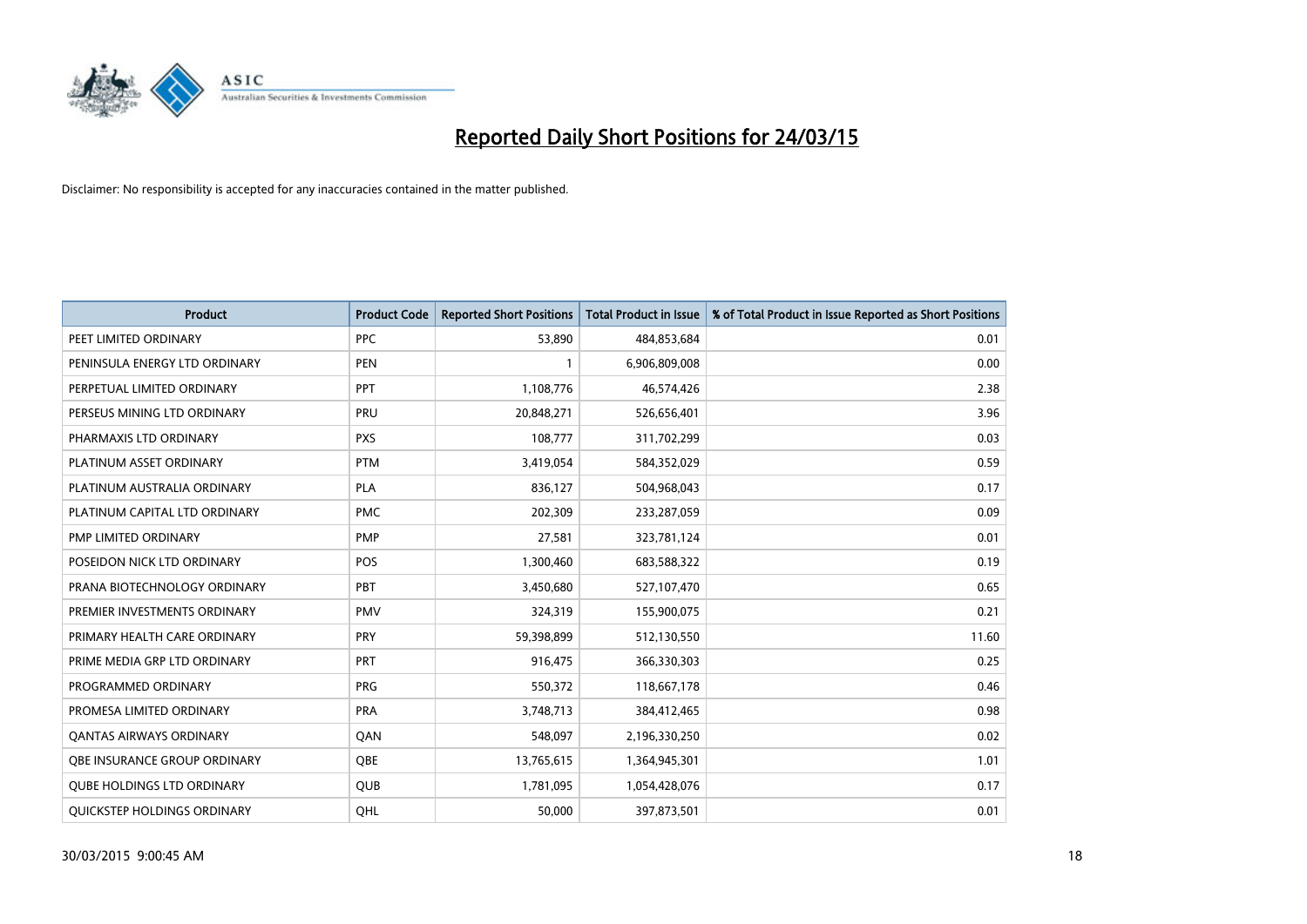

| <b>Product</b>                      | <b>Product Code</b> | <b>Reported Short Positions</b> | <b>Total Product in Issue</b> | % of Total Product in Issue Reported as Short Positions |
|-------------------------------------|---------------------|---------------------------------|-------------------------------|---------------------------------------------------------|
| RAMSAY HEALTH CARE ORDINARY         | <b>RHC</b>          | 439,700                         | 202,081,252                   | 0.22                                                    |
| RCG CORPORATION LTD ORDINARY        | <b>RCG</b>          | 1,400,383                       | 268,408,625                   | 0.52                                                    |
| <b>RCR TOMLINSON ORDINARY</b>       | <b>RCR</b>          | 660,936                         | 138,745,453                   | 0.48                                                    |
| <b>REA GROUP ORDINARY</b>           | <b>REA</b>          | 1,919,423                       | 131,714,699                   | 1.46                                                    |
| RECALL HOLDINGS LTD ORDINARY        | <b>REC</b>          | 283,922                         | 313,674,711                   | 0.09                                                    |
| <b>RECKON LIMITED ORDINARY</b>      | <b>RKN</b>          | 1,493,703                       | 112,084,762                   | 1.33                                                    |
| <b>RED 5 LIMITED ORDINARY</b>       | <b>RED</b>          | 174,739                         | 759,451,008                   | 0.02                                                    |
| RED FORK ENERGY ORDINARY            | <b>RFE</b>          | 112,160                         | 501,051,719                   | 0.02                                                    |
| REDBANK ENERGY LTD ORDINARY         | <b>AEI</b>          | 13                              | 786,287                       | 0.00                                                    |
| <b>REGIONAL EXPRESS ORDINARY</b>    | <b>REX</b>          | 28,422                          | 110,154,375                   | 0.03                                                    |
| REGIS HEALTHCARE LTD ORDINARY       | <b>REG</b>          | 571,651                         | 300,345,797                   | 0.19                                                    |
| <b>REGIS RESOURCES ORDINARY</b>     | <b>RRL</b>          | 29,170,170                      | 499,781,595                   | 5.84                                                    |
| RESMED INC CDI 10:1                 | <b>RMD</b>          | 4,211,424                       | 1,403,838,170                 | 0.30                                                    |
| RESOLUTE MINING ORDINARY            | <b>RSG</b>          | 10,241,908                      | 641,189,223                   | 1.60                                                    |
| <b>RESOURCE GENERATION ORDINARY</b> | <b>RES</b>          | 1                               | 581,380,338                   | 0.00                                                    |
| RETAIL FOOD GROUP ORDINARY          | <b>RFG</b>          | 4,645,270                       | 160,321,903                   | 2.90                                                    |
| REX MINERALS LIMITED ORDINARY       | <b>RXM</b>          | 718,032                         | 220,519,784                   | 0.33                                                    |
| RIO TINTO LIMITED ORDINARY          | <b>RIO</b>          | 5,596,742                       | 435,758,720                   | 1.28                                                    |
| <b>RNY PROPERTY TRUST UNITS</b>     | <b>RNY</b>          | 1,000                           | 263,413,889                   | 0.00                                                    |
| ROX RESOURCES ORDINARY              | <b>RXL</b>          | 5,523,255                       | 850,540,095                   | 0.65                                                    |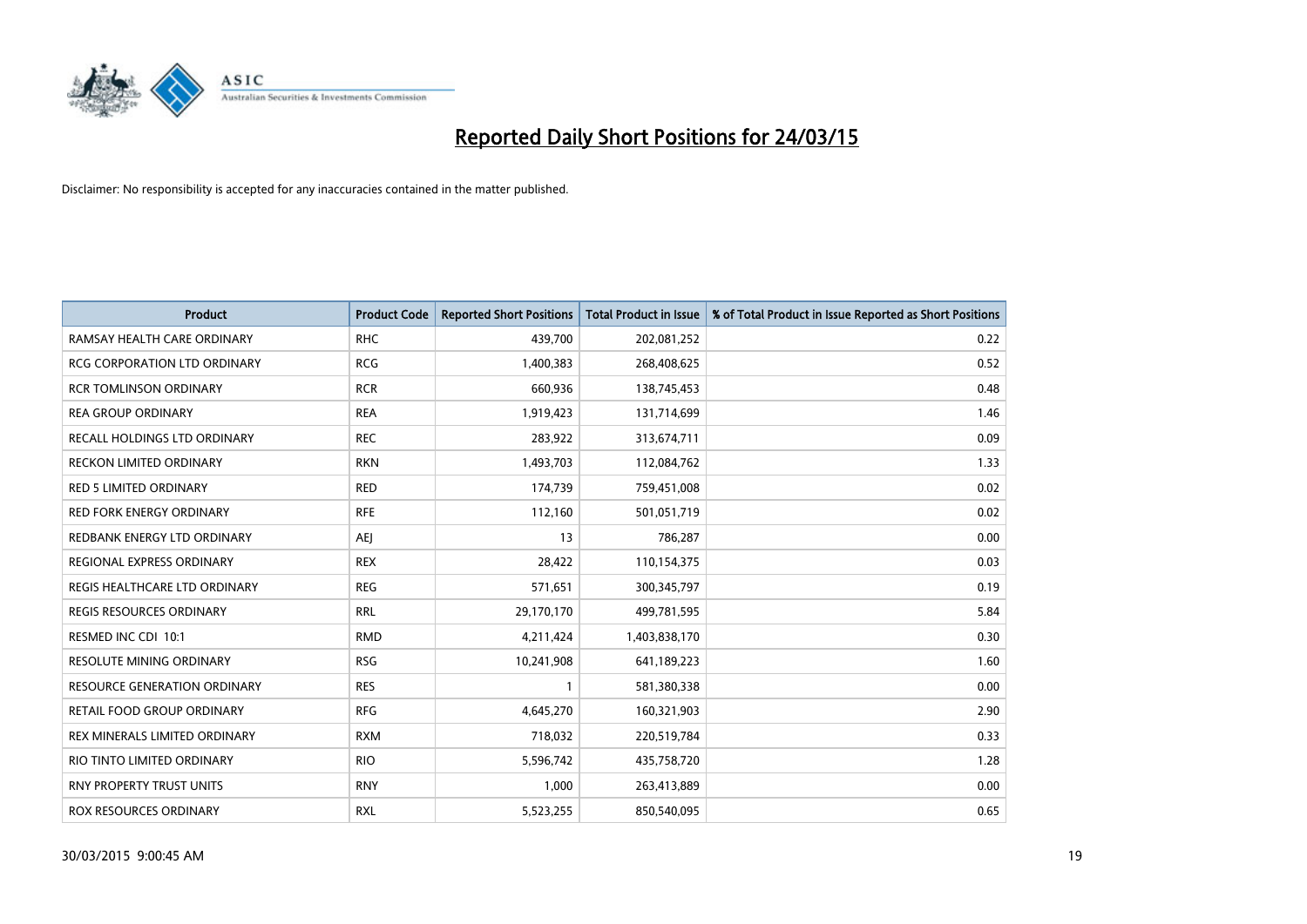

| <b>Product</b>                        | <b>Product Code</b> | <b>Reported Short Positions</b> | <b>Total Product in Issue</b> | % of Total Product in Issue Reported as Short Positions |
|---------------------------------------|---------------------|---------------------------------|-------------------------------|---------------------------------------------------------|
| ROYAL WOLF HOLDINGS ORDINARY          | <b>RWH</b>          | 177,637                         | 100,387,052                   | 0.18                                                    |
| SAI GLOBAL LIMITED ORDINARY           | SAI                 | 629,778                         | 211,761,727                   | 0.30                                                    |
| SALMAT LIMITED ORDINARY               | <b>SLM</b>          | 10,907                          | 159,812,799                   | 0.01                                                    |
| SAMSON OIL & GAS LTD ORDINARY         | SSN                 | 1,624,800                       | 2,837,782,022                 | 0.06                                                    |
| SANDFIRE RESOURCES ORDINARY           | <b>SFR</b>          | 303,283                         | 156,428,011                   | 0.19                                                    |
| SANTOS LTD ORDINARY                   | <b>STO</b>          | 32,399,842                      | 982,479,557                   | 3.30                                                    |
| SARACEN MINERAL ORDINARY              | <b>SAR</b>          | 3,317,728                       | 792,784,738                   | 0.42                                                    |
| SCA PROPERTY GROUP STAPLED SECURITIES | SCP                 | 16,401,963                      | 650,839,582                   | 2.52                                                    |
| <b>SCENTRE GRP STAPLED</b>            | SCG                 | 21,203,700                      | 5,324,296,678                 | 0.40                                                    |
| SEDGMAN LIMITED ORDINARY              | <b>SDM</b>          | 543,805                         | 227,059,277                   | 0.24                                                    |
| SEEK LIMITED ORDINARY                 | <b>SEK</b>          | 13,221,227                      | 344,076,965                   | 3.84                                                    |
| SELECT HARVESTS ORDINARY              | SHV                 | 1,224,693                       | 70,940,874                    | 1.73                                                    |
| SENEX ENERGY LIMITED ORDINARY         | <b>SXY</b>          | 94,126,530                      | 1,149,657,377                 | 8.19                                                    |
| SEVEN GROUP HOLDINGS ORDINARY         | <b>SVW</b>          | 7,534,404                       | 296,260,281                   | 2.54                                                    |
| SEVEN WEST MEDIA LTD ORDINARY         | <b>SWM</b>          | 51,192,360                      | 999,160,872                   | 5.12                                                    |
| SHINE CORPORATE ORDINARY              | SHJ                 | 130,239                         | 172,400,081                   | 0.08                                                    |
| SIGMA PHARMACEUTICAL ORDINARY         | <b>SIP</b>          | 16,909,163                      | 1,093,424,867                 | 1.55                                                    |
| SILEX SYSTEMS ORDINARY                | <b>SLX</b>          | 4,833,610                       | 170,467,339                   | 2.84                                                    |
| SILVER CHEF LIMITED ORDINARY          | SIV                 | 9,129                           | 29,640,865                    | 0.03                                                    |
| SILVER LAKE RESOURCE ORDINARY         | <b>SLR</b>          | 17,714,867                      | 503,233,971                   | 3.52                                                    |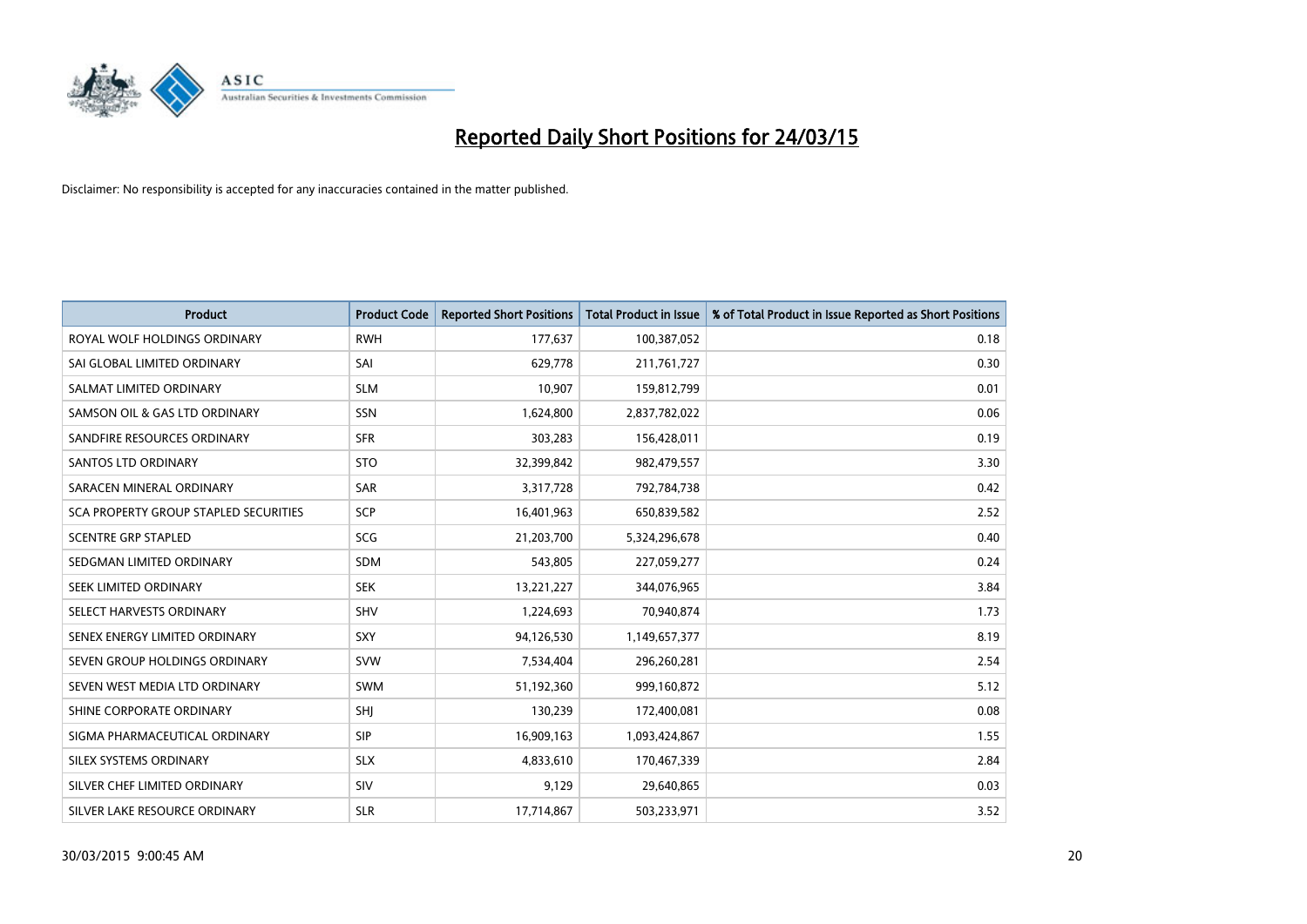

| <b>Product</b>                           | <b>Product Code</b> | <b>Reported Short Positions</b> | <b>Total Product in Issue</b> | % of Total Product in Issue Reported as Short Positions |
|------------------------------------------|---------------------|---------------------------------|-------------------------------|---------------------------------------------------------|
| SIMS METAL MGMT LTD ORDINARY             | SGM                 | 17,379,749                      | 204,795,889                   | 8.49                                                    |
| SINGAPORE TELECOMM. CHESS DEPOSITARY INT | <b>SGT</b>          | 4,240,934                       | 130,397,705                   | 3.25                                                    |
| SINO GAS ENERGY ORDINARY                 | <b>SEH</b>          | 12,358,493                      | 1,544,247,358                 | 0.80                                                    |
| SIRIUS RESOURCES NL ORDINARY             | <b>SIR</b>          | 17,692,415                      | 341,638,269                   | 5.18                                                    |
| SIRTEX MEDICAL ORDINARY                  | <b>SRX</b>          | 295,934                         | 56,530,231                    | 0.52                                                    |
| SKILLED GROUP LTD ORDINARY               | <b>SKE</b>          | 6,295,137                       | 235,898,291                   | 2.67                                                    |
| SKY NETWORK ORDINARY                     | <b>SKT</b>          | 220,256                         | 389,139,785                   | 0.06                                                    |
| SKYCITY ENT GRP LTD ORDINARY             | <b>SKC</b>          | 9,235,801                       | 587,472,741                   | 1.57                                                    |
| <b>SLATER &amp; GORDON ORDINARY</b>      | <b>SGH</b>          | 5,945,768                       | 209,730,529                   | 2.83                                                    |
| SMS MANAGEMENT, ORDINARY                 | <b>SMX</b>          | 1,105,932                       | 69,318,017                    | 1.60                                                    |
| SONIC HEALTHCARE ORDINARY                | <b>SHL</b>          | 3,459,806                       | 401,961,556                   | 0.86                                                    |
| SOUL PATTINSON (W.H) ORDINARY            | SOL                 | 129,827                         | 239,395,320                   | 0.05                                                    |
| SPARK INFRASTRUCTURE STAPLED US PROHIBT. | SKI                 | 43,675,138                      | 1,466,360,128                 | 2.98                                                    |
| SPARK NEW ZEALAND ORDINARY               | <b>SPK</b>          | 7,662,387                       | 1,834,783,488                 | 0.42                                                    |
| SPDR 200 FUND ETF UNITS                  | <b>STW</b>          | 9,814                           | 48,005,598                    | 0.02                                                    |
| SPECIALTY FASHION ORDINARY               | SFH                 | 31,994                          | 192,236,121                   | 0.02                                                    |
| SPOTLESS GRP HLD LTD ORDINARY            | SPO                 | 44,424,825                      | 1,098,290,178                 | 4.04                                                    |
| ST BARBARA LIMITED ORDINARY              | <b>SBM</b>          | 7,343,186                       | 495,102,525                   | 1.48                                                    |
| STARPHARMA HOLDINGS ORDINARY             | SPL                 | 7,111,345                       | 319,138,501                   | 2.23                                                    |
| STEADFAST GROUP LTD ORDINARY             | <b>SDF</b>          | 12,459,548                      | 741,449,461                   | 1.68                                                    |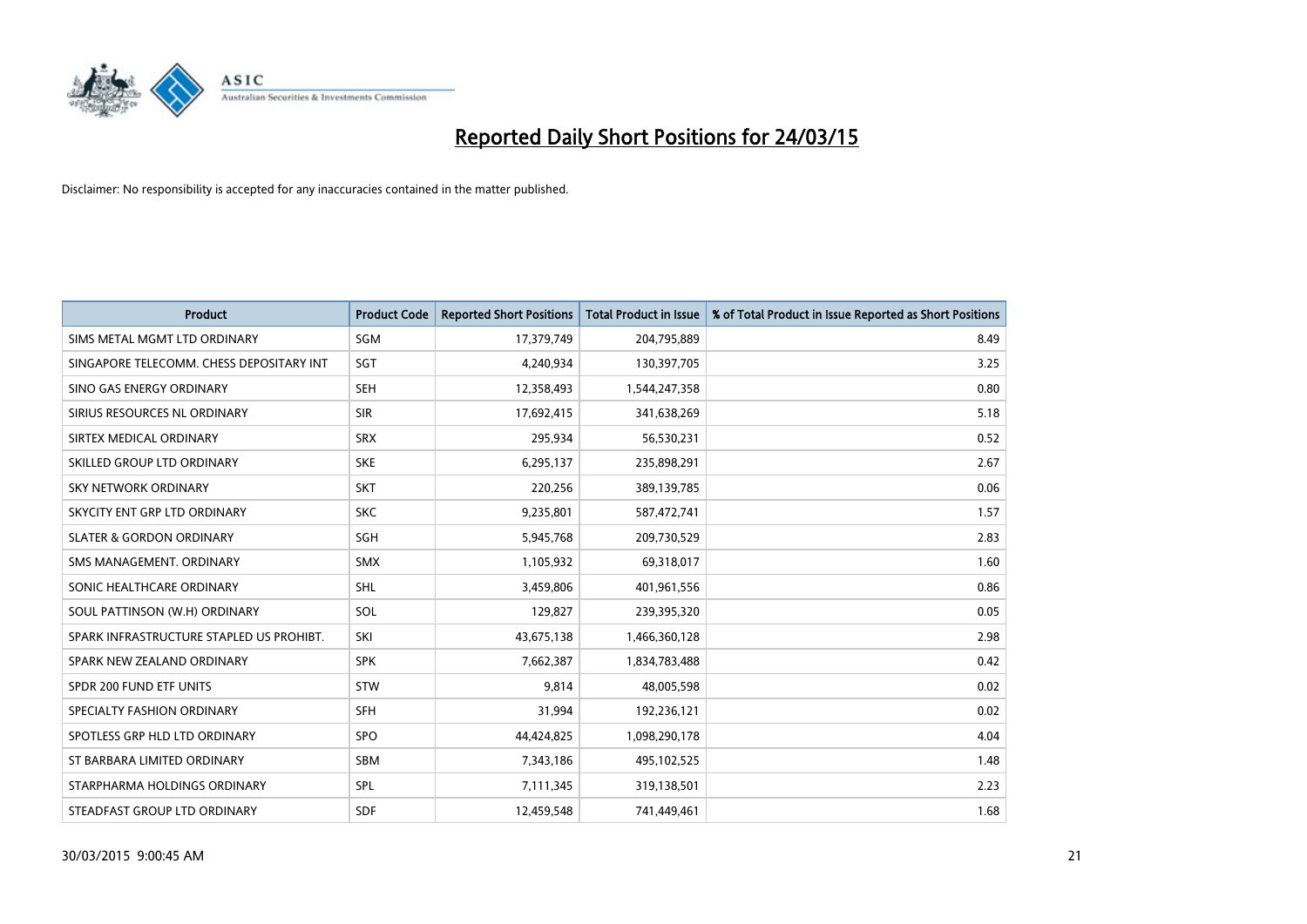

| <b>Product</b>                   | <b>Product Code</b> | <b>Reported Short Positions</b> | <b>Total Product in Issue</b> | % of Total Product in Issue Reported as Short Positions |
|----------------------------------|---------------------|---------------------------------|-------------------------------|---------------------------------------------------------|
| STHN CROSS MEDIA ORDINARY        | <b>SXL</b>          | 24,023,922                      | 732,319,622                   | 3.28                                                    |
| STOCKLAND UNITS/ORD STAPLED      | SGP                 | 6,727,991                       | 2,361,717,862                 | 0.28                                                    |
| STRAITS RES LTD. ORDINARY        | SRO                 | 20,212                          | 1,217,730,293                 | 0.00                                                    |
| STRIKE ENERGY LTD ORDINARY       | <b>STX</b>          | 100,000                         | 833,330,946                   | 0.01                                                    |
| STW COMMUNICATIONS ORDINARY      | SGN                 | 14,192,812                      | 409,699,000                   | 3.46                                                    |
| SUNCORP GROUP LTD ORDINARY       | <b>SUN</b>          | 5,945,520                       | 1,286,600,980                 | 0.46                                                    |
| SUNDANCE ENERGY ORDINARY         | <b>SEA</b>          | 5,104,154                       | 549,351,227                   | 0.93                                                    |
| SUNDANCE RESOURCES ORDINARY      | SDL                 | 61,127,411                      | 3,110,250,938                 | 1.97                                                    |
| SUNLAND GROUP LTD ORDINARY       | <b>SDG</b>          | 145,606                         | 181,710,087                   | 0.08                                                    |
| SUPER RET REP LTD ORDINARY       | <b>SUL</b>          | 15,783,635                      | 197,030,571                   | 8.01                                                    |
| SURFSTITCH GROUP LTD ORDINARY    | <b>SRF</b>          | 89,001                          | 214,101,735                   | 0.04                                                    |
| <b>SWICK MINING ORDINARY</b>     | <b>SWK</b>          | 65,000                          | 217,643,703                   | 0.03                                                    |
| SYD AIRPORT STAPLED US PROHIBIT. | <b>SYD</b>          | 22,763,907                      | 2,216,216,041                 | 1.03                                                    |
| SYRAH RESOURCES ORDINARY         | <b>SYR</b>          | 6,272,898                       | 164,223,076                   | 3.82                                                    |
| TABCORP HOLDINGS LTD ORDINARY    | <b>TAH</b>          | 18,538,586                      | 829,399,821                   | 2.24                                                    |
| TALISMAN MINING ORDINARY         | <b>TLM</b>          |                                 | 131,538,627                   | 0.00                                                    |
| TAP OIL LIMITED ORDINARY         | <b>TAP</b>          | 19,442                          | 243,288,334                   | 0.01                                                    |
| TASSAL GROUP LIMITED ORDINARY    | <b>TGR</b>          | 241,730                         | 146,897,115                   | 0.16                                                    |
| <b>TATTS GROUP LTD ORDINARY</b>  | <b>TTS</b>          | 15,144,808                      | 1,446,215,698                 | 1.05                                                    |
| TECHNOLOGY ONE ORDINARY          | <b>TNE</b>          | 1,796,935                       | 309,209,455                   | 0.58                                                    |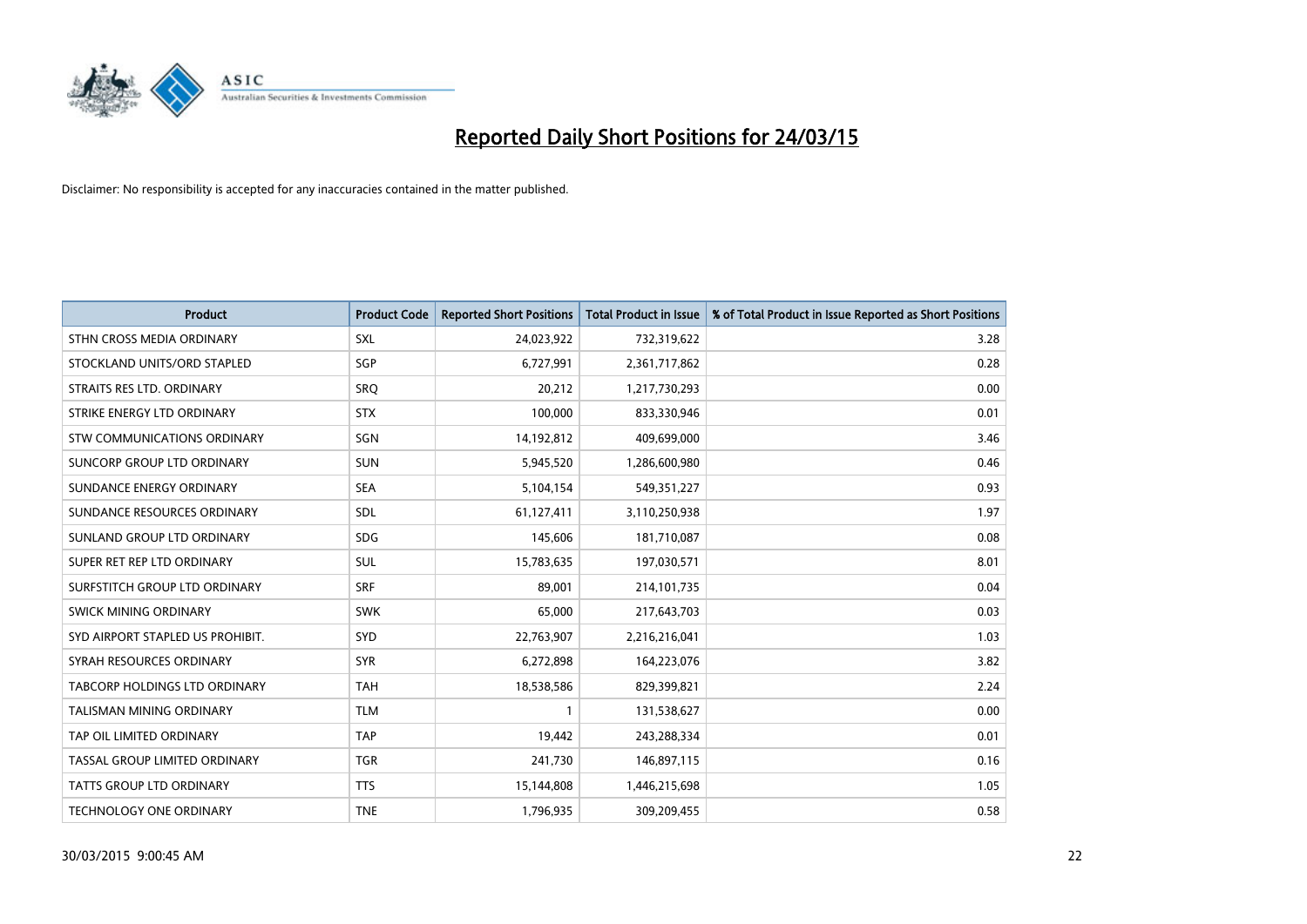

| <b>Product</b>                       | <b>Product Code</b> | <b>Reported Short Positions</b> | <b>Total Product in Issue</b> | % of Total Product in Issue Reported as Short Positions |
|--------------------------------------|---------------------|---------------------------------|-------------------------------|---------------------------------------------------------|
| <b>TELSTRA CORPORATION, ORDINARY</b> | <b>TLS</b>          | 17,717,815                      | 12,225,655,836                | 0.14                                                    |
| TEN NETWORK HOLDINGS ORDINARY        | <b>TEN</b>          | 132,411,722                     | 2,630,984,596                 | 5.03                                                    |
| TERANGA GOLD CORP CDI 1:1            | <b>TGZ</b>          | 1,374                           | 68,637,175                    | 0.00                                                    |
| TFS CORPORATION LTD ORDINARY         | <b>TFC</b>          | 15,249,003                      | 326,983,445                   | 4.66                                                    |
| THE REJECT SHOP ORDINARY             | <b>TRS</b>          | 1,765,551                       | 28,844,648                    | 6.12                                                    |
| THINK CHILDCARE EDU ORDINARY         | <b>TNK</b>          | 500,000                         | 39,600,000                    | 1.26                                                    |
| THORN GROUP LIMITED ORDINARY         | <b>TGA</b>          | 17,256                          | 151,337,839                   | 0.01                                                    |
| TIGER RESOURCES ORDINARY             | <b>TGS</b>          | 6,461,918                       | 1,143,541,406                 | 0.57                                                    |
| TOLL HOLDINGS LTD ORDINARY           | <b>TOL</b>          | 1,191,195                       | 717,437,878                   | 0.17                                                    |
| TORO ENERGY LIMITED ORDINARY         | <b>TOE</b>          | $\mathbf{1}$                    | 1,903,769,581                 | 0.00                                                    |
| <b>TOWER LIMITED ORDINARY</b>        | <b>TWR</b>          | 793                             | 178,145,130                   | 0.00                                                    |
| TOX FREE SOLUTIONS ORDINARY          | <b>TOX</b>          | 642,801                         | 133,752,359                   | 0.48                                                    |
| TPG TELECOM LIMITED ORDINARY         | <b>TPM</b>          | 14,197,365                      | 793,808,141                   | 1.79                                                    |
| <b>TRADE ME GROUP ORDINARY</b>       | <b>TME</b>          | 3,724,935                       | 396,830,595                   | 0.94                                                    |
| TRANSFIELD SERVICES ORDINARY         | <b>TSE</b>          | 7,803,817                       | 512,457,716                   | 1.52                                                    |
| TRANSPACIFIC INDUST, ORDINARY        | <b>TPI</b>          | 100,311,602                     | 1,579,914,690                 | 6.35                                                    |
| TRANSURBAN GROUP TRIPLE STAPLED SEC. | <b>TCL</b>          | 11,567,311                      | 1,914,461,916                 | 0.60                                                    |
| TREASURY GROUP ORDINARY              | <b>TRG</b>          | 129,367                         | 27,604,144                    | 0.47                                                    |
| TREASURY WINE ESTATE ORDINARY        | <b>TWE</b>          | 15,133,390                      | 651,261,403                   | 2.32                                                    |
| TRITON MIN LTD ORDINARY              | <b>TON</b>          | 120,000                         | 325,767,233                   | 0.04                                                    |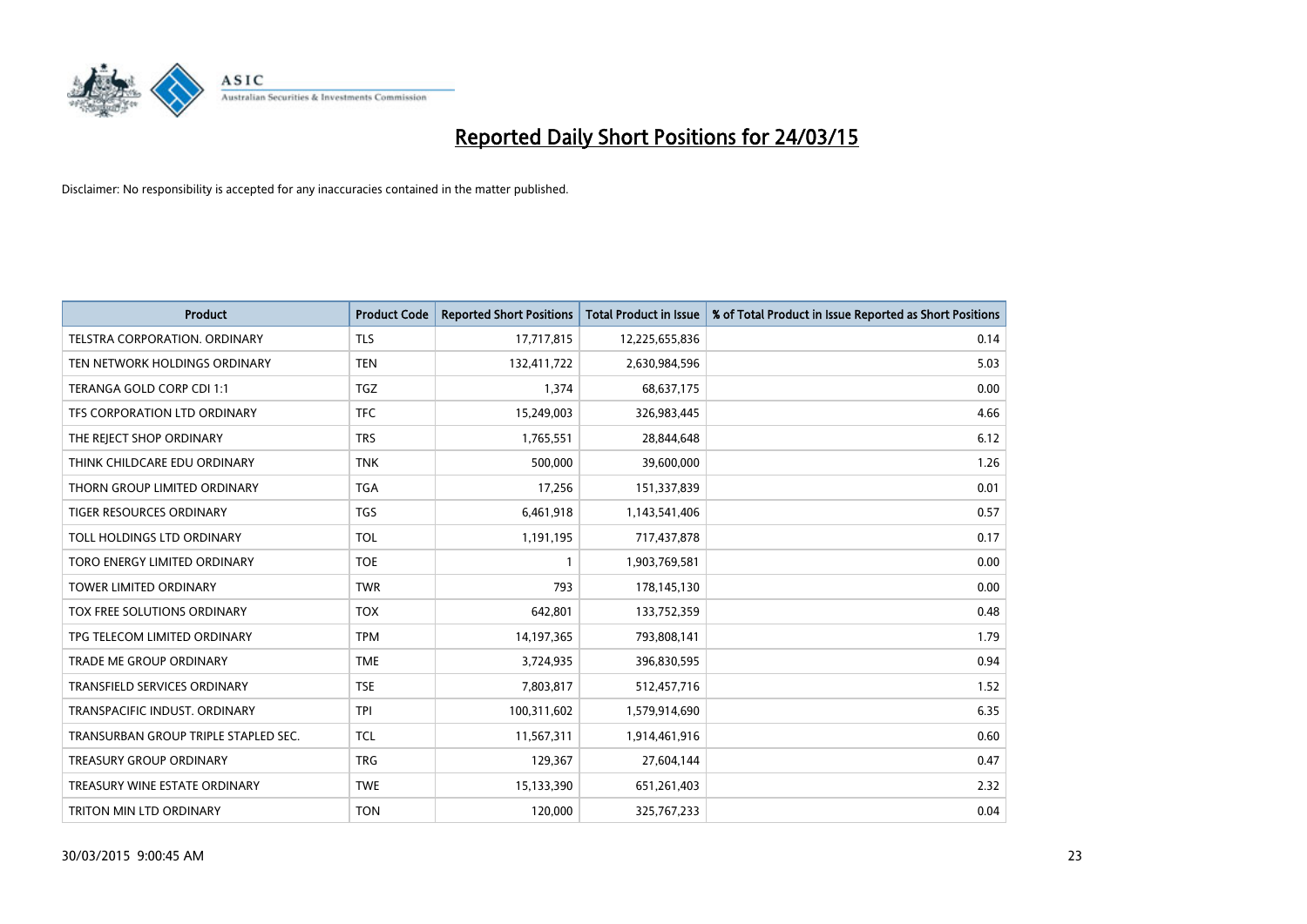

| <b>Product</b>                    | <b>Product Code</b> | <b>Reported Short Positions</b> | <b>Total Product in Issue</b> | % of Total Product in Issue Reported as Short Positions |
|-----------------------------------|---------------------|---------------------------------|-------------------------------|---------------------------------------------------------|
| TROY RESOURCES LTD ORDINARY       | <b>TRY</b>          | 4,714,328                       | 195,265,161                   | 2.41                                                    |
| UGL LIMITED ORDINARY              | UGL                 | 18,166,771                      | 166,511,240                   | 10.91                                                   |
| UNILIFE CORPORATION CDI 6:1       | <b>UNS</b>          | 120,000                         | 267,390,162                   | 0.04                                                    |
| UNITY MINING LTD ORDINARY         | <b>UML</b>          | 320,000                         | 1,140,312,866                 | 0.03                                                    |
| UXC LIMITED ORDINARY              | <b>UXC</b>          | 483,881                         | 331,770,881                   | 0.15                                                    |
| <b>VEDA GROUP LTD ORDINARY</b>    | <b>VED</b>          | 10,959,029                      | 842,055,406                   | 1.30                                                    |
| VILLA WORLD LTD, ORDINARY         | <b>VLW</b>          | 52,770                          | 110,344,277                   | 0.05                                                    |
| VILLAGE ROADSHOW LTD ORDINARY     | <b>VRL</b>          | 3,838,890                       | 159,522,488                   | 2.41                                                    |
| VIRGIN AUS HLDG LTD ORDINARY      | <b>VAH</b>          | 31,862,222                      | 3,524,912,131                 | 0.90                                                    |
| <b>VIRTUS HEALTH LTD ORDINARY</b> | <b>VRT</b>          | 3,837,659                       | 79,935,938                    | 4.80                                                    |
| VISION EYE INSTITUTE ORDINARY     | <b>VEI</b>          | 343,685                         | 179,085,861                   | 0.19                                                    |
| <b>VOCATION LTD ORDINARY</b>      | <b>VET</b>          | 3,981,901                       | 230,000,000                   | 1.73                                                    |
| <b>VOCUS COMMS LTD ORDINARY</b>   | <b>VOC</b>          | 5,344,845                       | 105,441,949                   | 5.07                                                    |
| WARRNAMBOOL CHEESE ORDINARY       | <b>WCB</b>          | 19                              | 56,098,797                    | 0.00                                                    |
| <b>WATPAC LIMITED ORDINARY</b>    | <b>WTP</b>          | 4,251,117                       | 189,258,397                   | 2.25                                                    |
| <b>WDS LIMITED ORDINARY</b>       | <b>WDS</b>          | 50,049                          | 144,740,614                   | 0.03                                                    |
| WEBJET LIMITED ORDINARY           | <b>WEB</b>          | 924,099                         | 80,397,959                    | 1.15                                                    |
| WESFARMERS LIMITED ORDINARY       | <b>WES</b>          | 9,092,823                       | 1,123,752,517                 | 0.81                                                    |
| WESTERN AREAS LTD ORDINARY        | <b>WSA</b>          | 2,642,694                       | 232,580,131                   | 1.14                                                    |
| WESTERN DESERT RES. ORDINARY      | <b>WDR</b>          | 2,490,070                       | 620,049,919                   | 0.40                                                    |